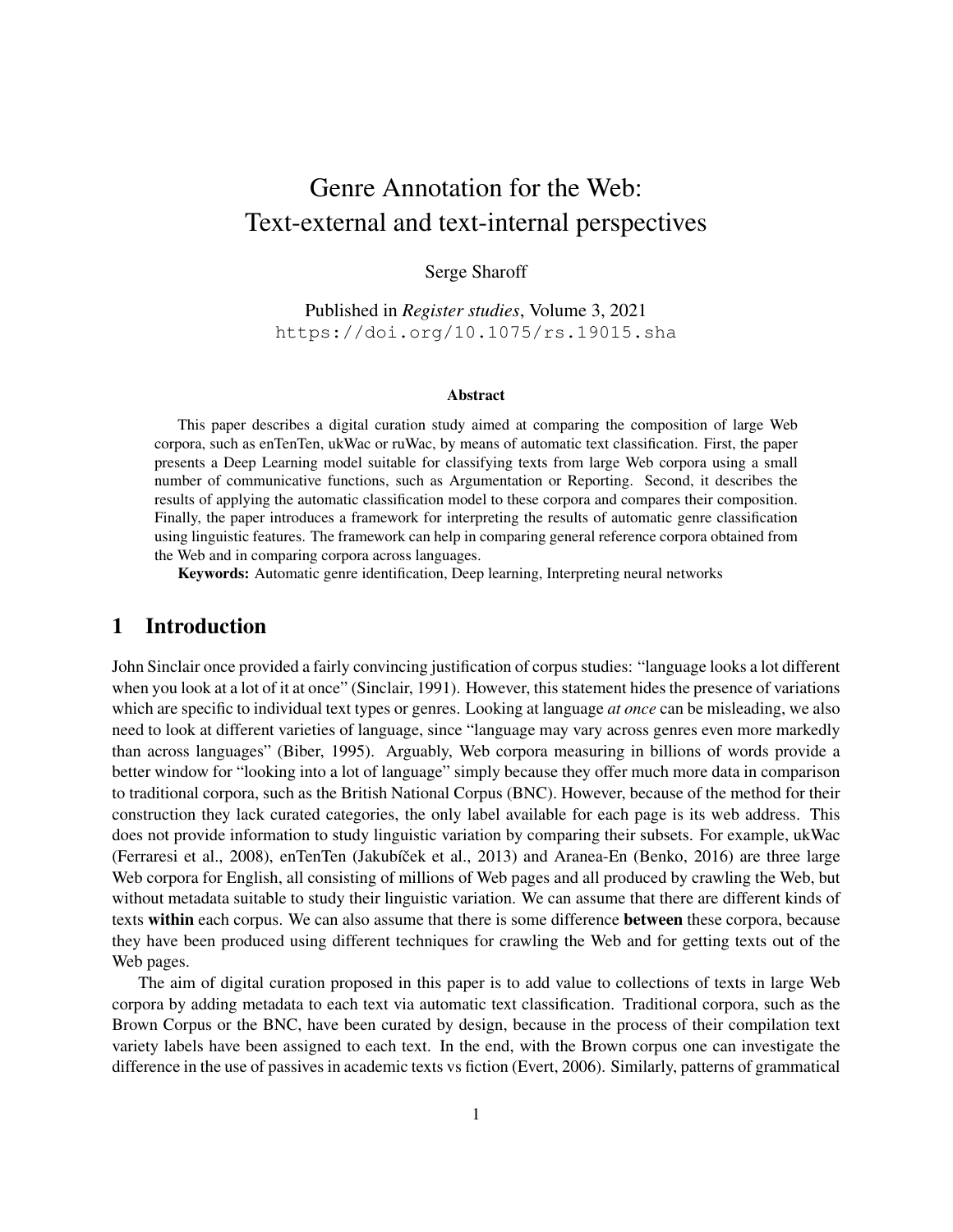markers can be compared against the range of genres recorded in the BNC [\(Szmrecsanyi, 2009\)](#page-22-1). Studies of this kind are not possible with Web corpora like enTenTen or ukWac unless some kind of curation is applied to describe the varieties of their texts. If the curation process uses the same set of labels, such corpora can be also compared to each other.

This naturally leads to three questions:

- 1. What is a way to curate a large Web corpus with respect to text varieties?
- 2. What are the differences between available Web corpora with respect to these varieties?
- 3. Which linguistic features are associated with each variety?

The first question assumes a typology suitable for curation on the Web scale. Genre typologies are often compared to the jungle, cf [\(Lee, 2001;](#page-21-0) [Kilgarriff, 2001\)](#page-21-1); this alludes to a multitude of categories and little compatibility between various typologies. The very term to describe the text varieties, *genre, register, style, text type*, is used in different ways even in closely related studies, thus necessitating the need to clarify the kind of curation addressed in this paper.

The setup of the current study focuses on the duality of  $\langle form \leftrightarrow function \rangle$ . John Sinclair has summarised this duality by considering the text-internal and text-external perspectives on corpus design [\(Sinclair and Ball, 1996\)](#page-22-2). A text-internal perspective starts from the linguistic features present in a text, such as categories of words or syntactic constructions, e.g., the use of the first person pronouns or *that* deletion. A text-external perspective starts from the function a text serves in communication, e.g., for *informing*, *reporting* or *entertaining*. A similar distinction between the linguistic features of texts vs their situational profile has been made in [\(Biber, 1995\)](#page-20-0). Any text exhibits this duality, while analysis can start from either of the two perspectives: a text, which is described through its text-external function in communication, can be linked to its text-internal linguistic features or vice versa.

This study follows the Automatic Genre Identification (AGI) tradition [\(Santini et al., 2010\)](#page-21-2) by using the term 'genre' to refer to the label describing a text from the text-external perspective before going into analysis of any linguistic features. The notion of genres in the AGI tradition stems from a Machine Learning task to predict a label for a text, while the features for prediction are not necessarily interpretable. For example, useful features for making predictions for genre labels are character n-grams [\(Sharoff et al., 2010\)](#page-22-3) and word embeddings (see Section [2\)](#page-4-0), which do not have natural linguistic interpretations. When the link between text-external communicative functions and text-internal linguistic features is analysed, the term 'register' is more appropriate to describe the varieties. More specifically, in this paper we are interested in interpreting predictions in the AGI tradition using linguistic features, thus shifting from the genre perspective when the focus is on classification accuracy (Section [2\)](#page-4-0) to the register perspective when the focus is on analysis of linguistic features (Section [4\)](#page-11-0).

#### 1.1 Text-external communicative functions

Studies in the AGI tradition usually focus on a small number of genre categories, for example three [\(Petrenz](#page-21-3) [and Webber, 2010\)](#page-21-3) or ten [\(Stamatatos et al., 2000\)](#page-22-4), while fine-grained genre typologies often consist of hundreds or thousands of labels [\(Adamzik, 1995;](#page-19-1) [Crowston et al., 2010;](#page-20-4) [Görlach, 2004\)](#page-20-5).

One reason for the existence of this jungle is the sheer variety of text types when corpora are collected from a large number of sources. There is also a variety of ways to curate a text collection with genre labels. For example, the BNC genre typology includes a single genre of fiction, while six genres of fiction are used in the Brown Corpus family. At the same time, the British Library catalogue lists more than 150 genres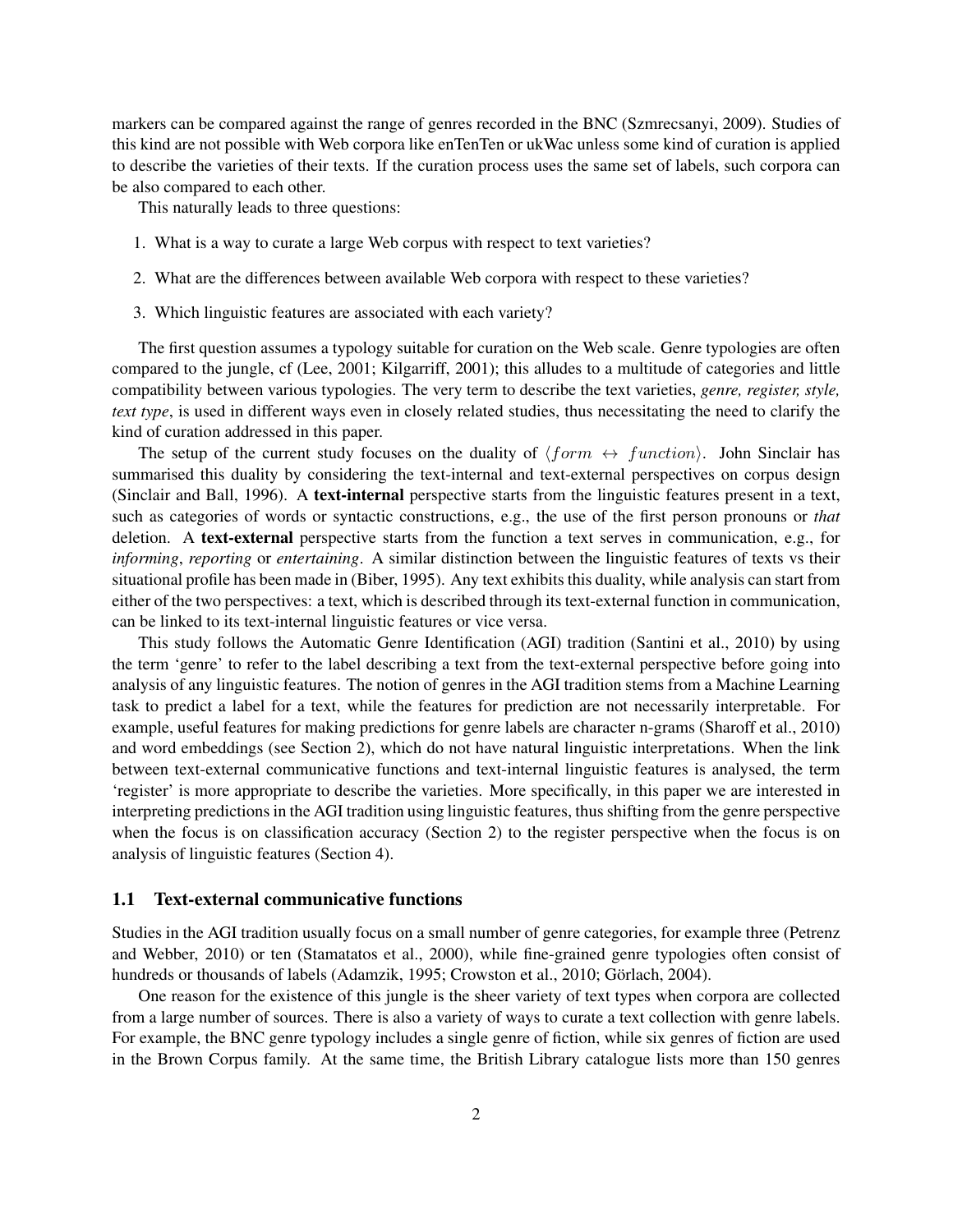of fiction, such as *Picaresque* or *Robinsonades* [\(Lee, 2001\)](#page-21-0). Similarly, different domains can be associated with different styles of academic writing. The linguistic features of research articles in philosophy, political sciences, medicine or chemistry are substantially different from each other, for example, this concerns the rates of nouns, prepositions and type-token ratio [\(Nesi and Gardner, 2012\)](#page-21-4). This can be an argument to annotate such varieties with different genre labels, as this has been done in the BNC genre typology (with its six academic genres, such as *Arts, Medicine* or *Tech.Eng*), but not in the Brown Corpus typology, which uses a single genre label *Learned* for all academic texts. It is natural that the British Library wanted to create a more precise account for the range of fiction texts in its collection. However, the differences in the design decisions for fiction or academic texs in the Brown Corpus or the BNC are fairly arbitrary, and this hinders the comparison of their composition.

Another consideration for the genre inventory is that traditional corpora came from a relatively small number of well controlled sources. Corpora collected from the Web come from a far larger number of sources: there are no genre categories in the written part of the BNC which cannot be found on the Web, while the Web has many other sources, such as Wikipedia articles or personal blogs, which cannot be fully described in terms of the BNC genre categories. This assumes that we need more categories to add metadata to a Web corpus. At the same time, statistical studies prefer smaller genre inventories because of the need to have a sufficient number of samples in each category. The number of texts in Web corpora is far larger than what is available in traditional corpora, more samples can be found for any appropriate category, hence leading to the possibility to deal with bigger genre typologies. However, curation of Web corpora requires manually constructed training sets, this constrains the number of labels to be used for annotation.

Yet another reason for the difficulty in curating a large corpus comes from genre hybridism [\(Santini et al.,](#page-21-2) [2010\)](#page-21-2). Even with strict editorial control, the authors may express different communicative purposes or to combine different styles of writing in a single text, such as mixing reportage and expressions of opinions in a newspaper article. This leads to possible proliferation of genre labels, e.g., *editorial, column, opinion, analytic, feature article*. On the Web there are far fewer explicit gate-keepers, such as editors or reviewers, and far more authors with varying levels of expertise or willingness to express themselves according to traditionally accepted ways which are recognised as genres by the gate-keepers. This blurs the more clearly defined genre boundaries of traditional corpora and leads to numerous novel hybrid genres, such as citizen journalism or research blogs. From the annotation perspective, if only one annotation per text is allowed (as it is the case with traditional corpora), different annotators can interpret a hybrid Web text in different ways, thus producing different annotations for stylistically similar texts. This annotation noise can confuse Machine Learning tools. Experiments with human annotation show that hybrid texts can account for 25% of annotated Web pages [\(Biber and Egbert, 2016\)](#page-20-6).

The automatic classifier in this study uses a compact text-external annotation scheme [\(Sharoff, 2018\)](#page-21-5), which is based on **Functional Text Dimensions** (FTDs). For each FTD, there is a test question for the degree of presence of communicative functions and a list of prototypes, which are commonly found on the Web. For example, the FTDs for the three major categories of newspaper texts, coded in the Brown corpus as A, B and C, are defined as:

- news (A8) To what extent does the text provide an informative report of recent events? (For example, a newswire item).
- argument (A1) To what extent does the text try to persuade the reader? (For example, an argumentative blog entry or a newspaper opinion column).
- review (A17) To what extent does the text evaluate a specific entity? (For example, a review of a product, location or performance).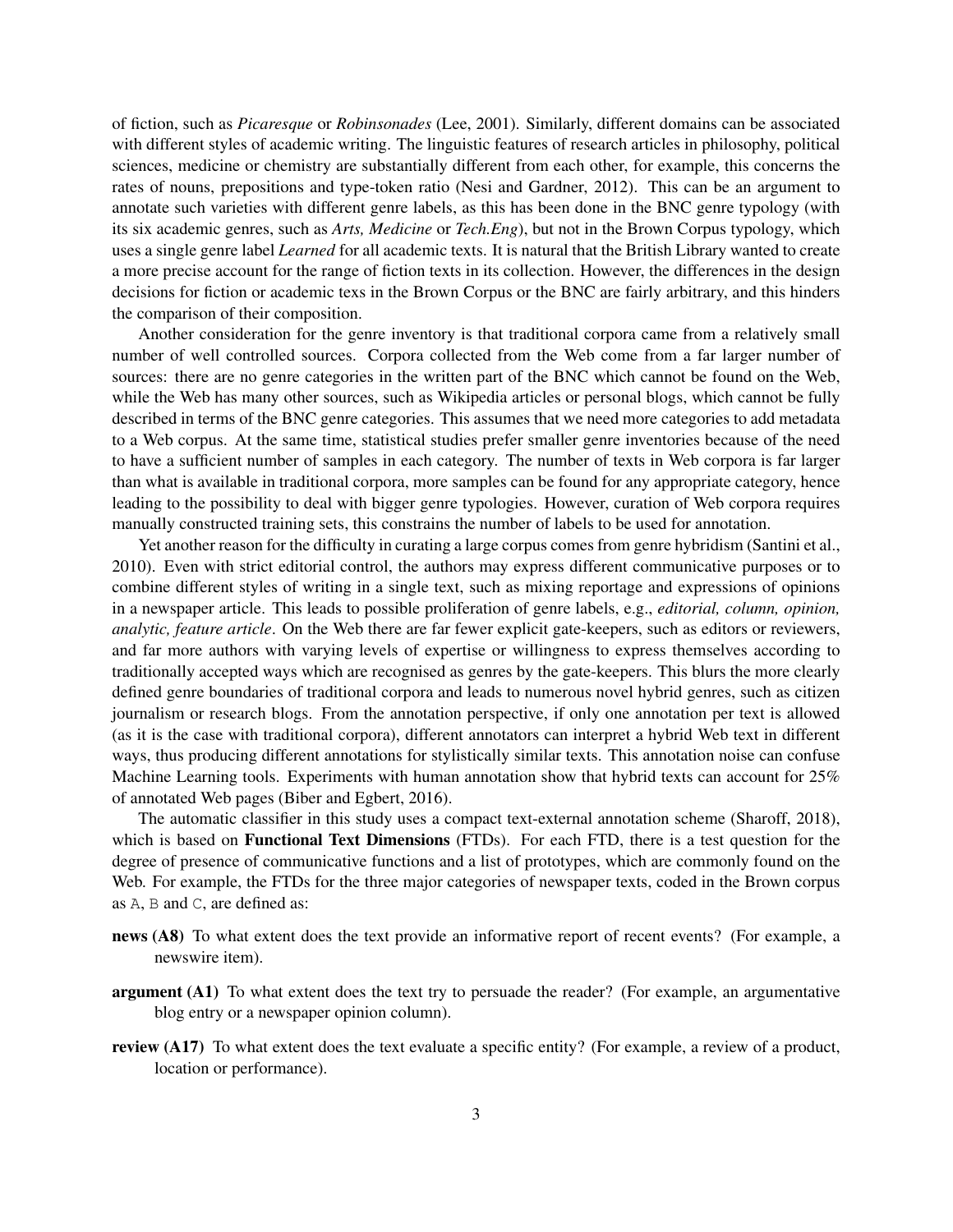A text can score on the *News* FTD (the answer to the test question is Strongly) if it is sufficiently similar in its function of informative reporting to prototypical newswire articles (the prototype is given in brackets after the test question). A text can receive more than one Strongly score if it is functionally similar to more than one prototype, thus establishing that this text is a hybrid. One-word labels like *News* provide a useful short-hand for listing the FTDs, which are fully defined by the test question and are judged by the similarity to one of the prototypes. Even shorter numerical codes can be used for reporting the FTDs in tables. The full list of the FTDs with their test questions is provided in Appendix 2.

### 1.2 Text-internal linguistic features

From the viewpoint of functional linguistics, text-external communicative functions are realised through text-internal lexicogrammatical features, e.g., temporal rhetorical relations, or functional roles, e.g., phenomenon identification, for more details and specific examples see [\(Matthiessen, 2015\)](#page-21-6). However, for reliable automatic processing of texts on a Web scale, we need features, which can be extracted from millions of texts easily and with reasonable accuracy. Our study relies on the text-internal lexicogrammatical features which were introduced for describing register variation [\(Biber, 1988\)](#page-20-7). The features include the following categories:

### Lexical features such as:

- public verbs = *acknowledge, admit, agree, assert, claim, complain, declare, deny. . .*
- time adverbials = *afterwards, again, earlier, early, eventually, formerly, immediately,. . .*
- amplifiers = *absolutely, altogether, completely, enormously, entirely,. . .*

### Part-of-speech (POS) features such as:

- nominalisations (nouns ending in *-tion, -ness, -ment*)
- prepositions
- past tense verbs

Syntactic features such as:

- *be* as the main verb
- *that* deletions
- pied piping

Text-level features such as:

- average word length
- average sentence length
- type/token ratio (TTR)

This set was designed specifically for English. However, some of its features are nearly universal, for example, this concerns the text-level features, even though their exact values are language-dependent. Many lexical features are comparable across languages if they can be translated reliably, for example, public verbs. Many part-of-speech features can be used across a number of languages as well, for example, nominalisations, while many syntactic features are comparable only across a smaller set of closely related languages,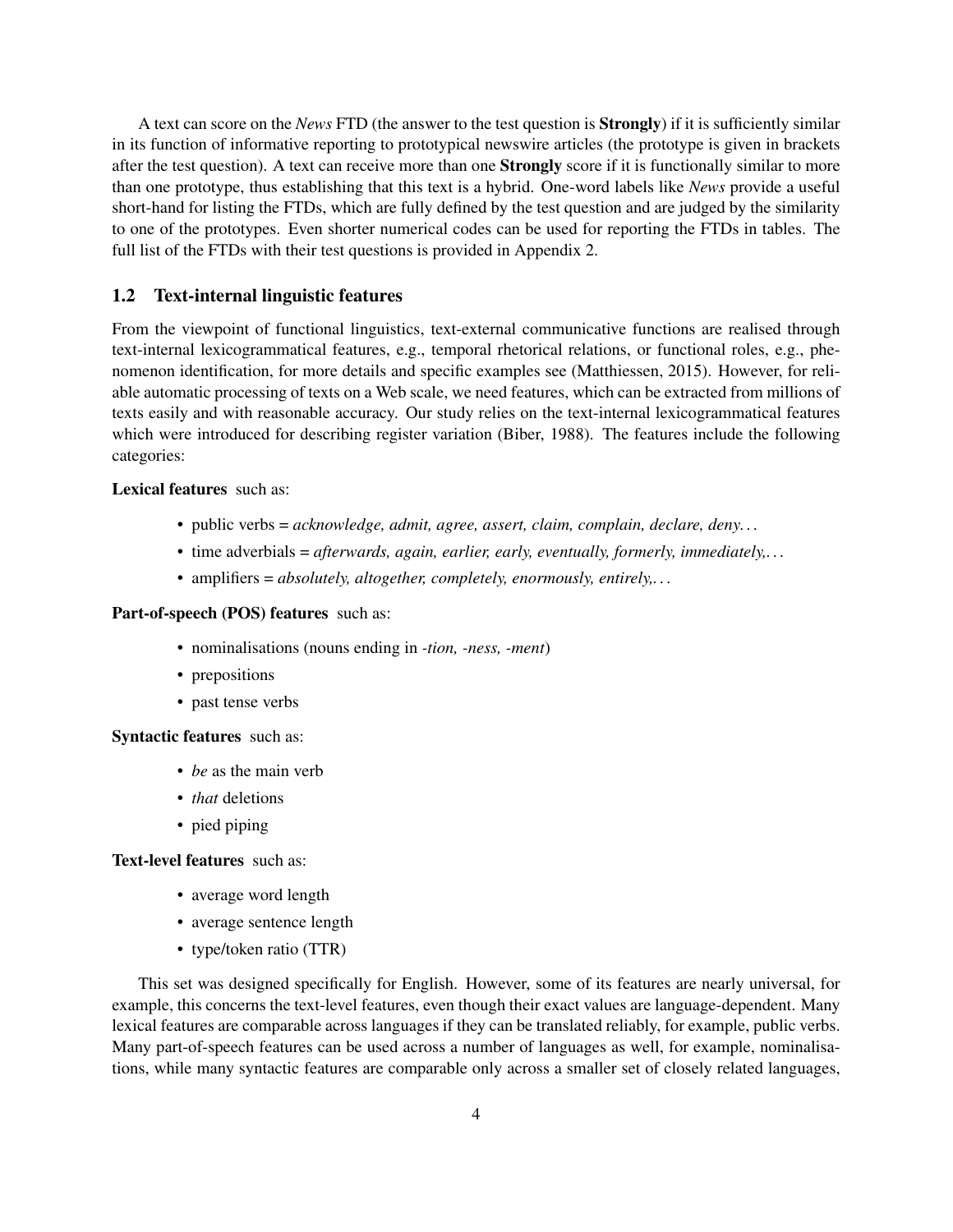for example, pied piping. Out of the total set of 67 features in the original study [\(Biber, 1988\)](#page-20-7), we selected 45 features with compatible functions in English, French, Russian and Spanish. The full list of features is provided in Appendix 1. Cross-lingual comparison is done only for English and Russian, since for these two languages we have corpora annotated with the same genre inventory.

The contribution of this study consists in presenting:

- a machine learning model for predicting functions of texts from large general purpose corpora, see Section [2;](#page-4-0)
- a comparison of the composition of large Web corpora using this model, Section [3;](#page-10-0)
- a model for interpreting the functions as registers via text-internal linguistic features, Section [4.](#page-11-0)

# <span id="page-4-0"></span>2 Automatic genre identification

### <span id="page-4-1"></span>2.1 Text classification model

The text classification model used in this study combines a Deep Learning architecture [\(Goodfellow et al.,](#page-20-8) [2016\)](#page-20-8) with a mixed representation which is based on keeping the most common word forms and replacing other words with their POS tags, see [\(Baroni and Bernardini, 2006\)](#page-19-2). For example, a sentence from a hybrid text expressing the functions of review and promotion:

(1) *It won the SCBWI Golden Kite Award for best nonfiction book of 1999 and has sold about 50,000 copies.*

can be converted into a mixed representation as

(2) *It won the* PROPN ADJ NOUN NOUN *for best* NOUN NOUN *of* [#] *and has sold about* [#] NOUN.

Traditional neural models rely on vector representations (known as embeddings) produced for word forms. With respect to AGI studies, it has been shown that while word form models can be more accurate on the same corpus, their accuracy decreases under any domain shift [\(Petrenz and Webber, 2010\)](#page-21-3). The model which mixes word form embeddings with vector embeddings for the POS tags is designed to capture genre-specific features in a stable way without relying too much on keywords specific to the training corpus.

The Machine Learning model in this study is based on a bi-directional Long Short-Term Memory (biL-STM) classifier [\(Yogatama et al., 2017\)](#page-22-5) with the attention mechanism [\(Liu and Lane, 2016\)](#page-21-7). The model parameters are as follows: word embeddings of 300 dimensions at the input, a bi-directional LSTM of 128 dimensions in each direction followed by an attention layer and a fully-connected layer of 10 output neurons for predicting the FTDs. For efficiency of training, the document length was capped by 1000 words. The training parameters were set for the 15 epochs, the learning rate of 0.001 with the Adam optimiser. These parameters were chosen via tuning their performance on a validation set.

This model provides a way of (1) detecting similarities between word forms via pretrained word embeddings, (2) linking long-distance dependencies via biLSTM neural networks and (3) selecting the most relevant words or constructions via attention. More specifically, word embeddings are vectors in a multidimensional space in which neighbouring words are likely to be similar in their meaning. The embedding spaces are themselves built using shallow neural networks aimed at predicting masked words from their contexts [\(Mikolov et al., 2013\)](#page-21-8). For example, the masked word in a context like *I went to the . . . and*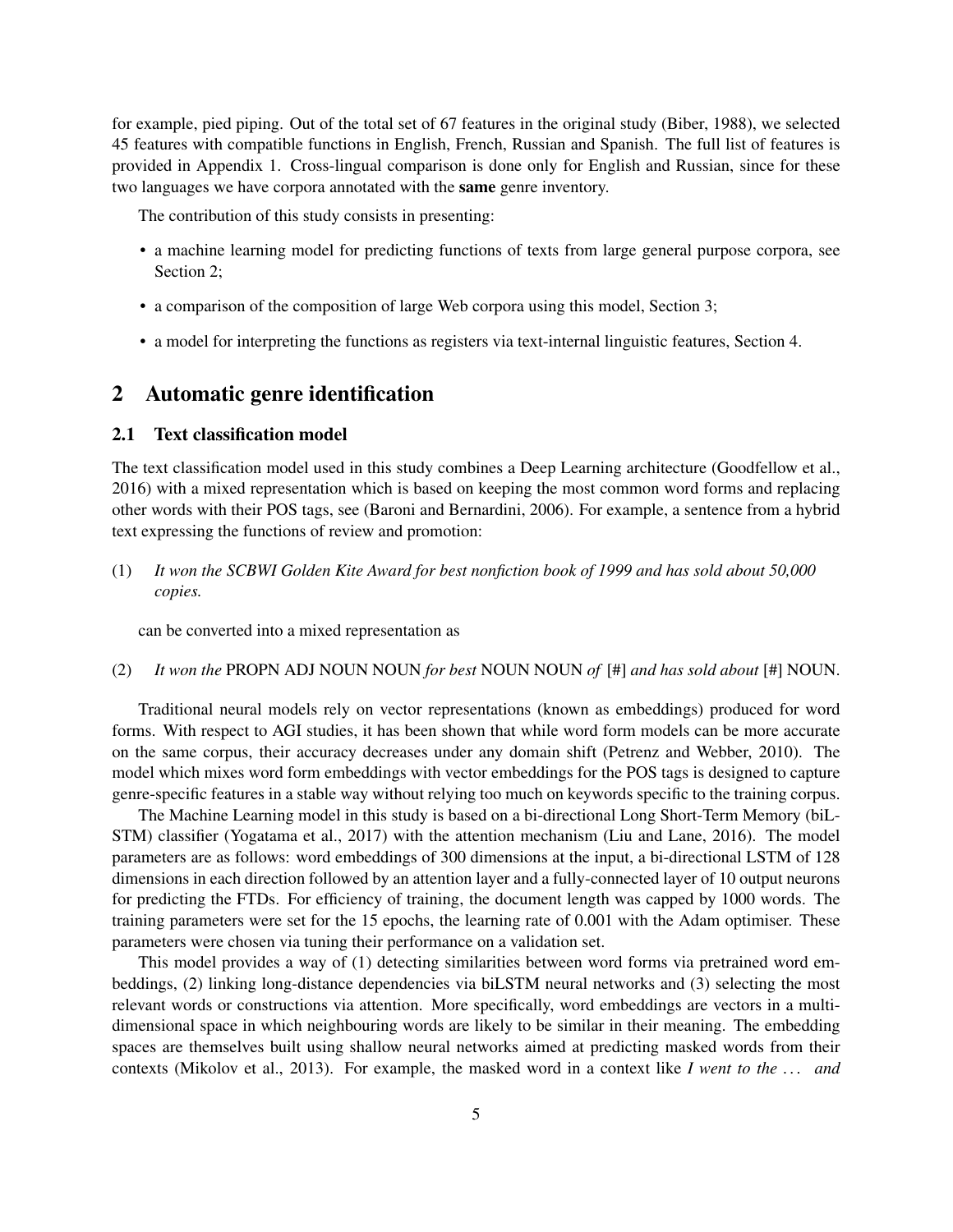|             | Prototypes                              | En   | words   | Ru   | words   |
|-------------|-----------------------------------------|------|---------|------|---------|
| Argument    | Argumentative blogs or opinion pieces   | 375  | 493921  | 345  | 507392  |
| Fiction     | Novels, myths, songs, film plots        | 103  | 262856  | 97   | 199471  |
| Instruction | Tutorials or FAQs                       | 221  | 149655  | 96   | 114776  |
| <b>News</b> | Reporting newswires                     | 207  | 100567  | 538  | 173630  |
| Legal       | Laws, contracts, terms&conditions       | 95   | 195509  | 105  | 285112  |
| Personal    | Diary-like blog entries                 | 161  | 158933  | 284  | 194191  |
| Promotion   | <b>Adverts</b>                          | 350  | 135805  | 331  | 147383  |
| Academic    | Academic research papers                | 126  | 344426  | 223  | 577119  |
| Information | Encyclopedic articles or specifications | 244  | 279838  | 313  | 635672  |
| Review      | Reviews of products or experiences      | 102  | 73860   | 257  | 104877  |
|             | <b>Total</b>                            | 1562 | 2195370 | 1930 | 2939623 |
|             | Short-hand label                        |      |         |      |         |

Table 1: Training corpora

*bought some milk* is likely to be one of *store, supermarket, shop, market*, which leads to producing similar embedding vectors for those words. When the words are represented by their embeddings, the LSTM model is trained by building recursive connections of sequences of embeddings to provide a sentence representation, which captures some information about the syntactic structures [\(Gulordava et al., 2018\)](#page-20-9). Finally, the attention mechanism is added on top of biLSTM to select words (or POS tags), which are most predictive for a given task.

### 2.2 Datasets for training

This study used an existing corpus with Web pages in English and Russian annotated with the same set of [1](#page-5-0)0 basic communicative functions.<sup>1</sup> According to the corpus collection and annotation procedure [\(Sharoff,](#page-21-5) [2018\)](#page-21-5), this set provides a balance between the coverage of all common Web texts and the presence of a reasonable number of annotated examples for each function. The texts in the training corpora originated from a range of Web pages, including a random subset of Web corpora, such as ukWac, as well as targeted genre collection to ensure the presence of less frequent text varieties [\(Forsyth and Sharoff, 2014\)](#page-20-10).

It has been shown that the FTD annotation in terms of dimensions (*To what extent does the text do X?*) leads to higher inter-annotator agreement when measured in terms of Krippendorff's interval  $\alpha$  [\(Krippen](#page-21-9)[dorff, 2004\)](#page-21-9). Out of other inter-annotator agreement measures, this measure assigns more importance to larger disagreements on the FTD scale in comparison to using fixed genre labels. The annotators were asked to operate on the basis of test questions and prototypes (listed in Appendix 2 in this study) to avoid misunderstanding of the short-hand labels. For example, *News* can be interpreted in many different ways, while the answer to its test question refers to the specific FTD. According to the original study [\(Sharoff, 2018\)](#page-21-5), the value of Krippendorff's  $\alpha$  four our FTD set ranges from 0.78 for A12 ('commercial promotion') to 0.97 for A9 ('legal texts'), all above the threshold of 0.67 for statistically reliable annotations.

The training corpora were processed with UDPIPE [\(Straka and Straková, 2017\)](#page-22-6) to extract the lexicogrammatical features and to produce the POS tags, which replaced the word forms for the neural classifier. The neural genre identification architecture is especially suited for the setup assumed in the FTD

<span id="page-5-0"></span><sup>&</sup>lt;sup>1</sup>No human annotations are available in this corpus for French and Spanish, the other languages of the feature-extraction tagger.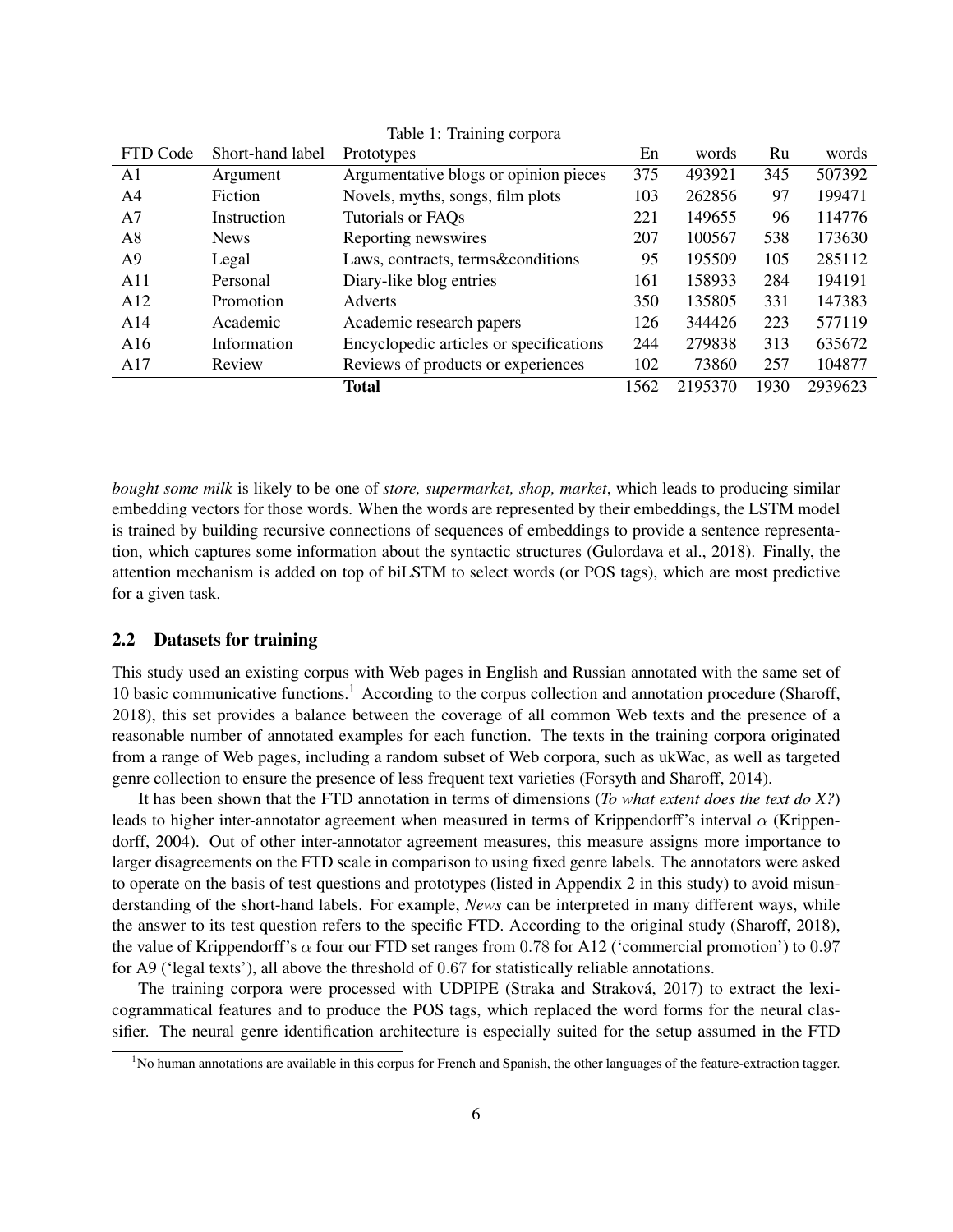| Models:                      | En: Neural |      |      | En: Baseline | Ru: Neural |      | Ru: Baseline |      |
|------------------------------|------------|------|------|--------------|------------|------|--------------|------|
| Accuracy:                    | Prec       | Rec  | Prec | Rec          | Prec       | Rec  | Prec         | Rec  |
| A1.argument                  | 0.65       | 0.85 | 0.65 | 0.55         | 0.71       | 0.75 | 0.63         | 0.51 |
| A4.fiction                   | 0.82       | 0.82 | 0.78 | 0.80         | 0.89       | 0.66 | 0.65         | 0.57 |
| A7.instruct                  | 0.79       | 0.76 | 0.61 | 0.56         | 0.89       | 0.59 | 0.64         | 0.57 |
| A8.news                      | 0.71       | 0.61 | 0.76 | 0.72         | 0.94       | 0.93 | 0.86         | 0.83 |
| A9.legal                     | 0.77       | 0.40 | 0.78 | 0.82         | 0.82       | 0.81 | 0.72         | 0.66 |
| A11.personal                 | 0.66       | 0.74 | 0.70 | 0.70         | 0.67       | 0.76 | 0.65         | 0.55 |
| A12.promotion                | 0.89       | 0.90 | 0.64 | 0.67         | 0.93       | 0.90 | 0.73         | 0.76 |
| A14.academic                 | 0.67       | 0.82 | 0.72 | 0.76         | 0.86       | 0.87 | 0.63         | 0.48 |
| A <sub>16</sub> .information | 0.85       | 0.62 | 0.59 | 0.66         | 0.64       | 0.60 | 0.67         | 0.78 |
| A17.review                   | 0.88       | 0.72 | 0.63 | 0.62         | 0.71       | 0.86 | 0.66         | 0.52 |
| Hamming loss                 | 0.048      |      |      |              | 0.068      |      |              |      |

<span id="page-6-0"></span>Table 2: Precision and recall scores for predicting the FTDs

framework, as the neural model can be trained to predict a vector of probabilities for each FTD. Depending on the threshold, either the highest scoring FTD or several highest scoring FTDs can be used for predicting the functions of a text.

### 2.3 Prediction accuracy

Because of our focus on hybridisation via multi-label classification, the accuracy of the neural classifier has been measured using the Average Precision score for predicting each FTD, as well as using the overall accuracy measured via the Hamming loss, which computes the proportion of *irrelevant* predictions [\(Sorower,](#page-22-7) [2010\)](#page-22-7), thus the lower the better. Table [2](#page-6-0) reports the precision and recall scores in a 10-fold cross-validation setup. The neural network model produces a reasonably confident classifier, predicting the FTDs with the average precision of around 0.77 for English and of 0.75 for Russian.

The baseline model is based on Logistic Regression (LR), which predicts the text functions using the linguistic features. In Section [4](#page-11-0) we use the same LR model to interpret the decisions of the neural classifier. The LR model is slightly behind the neural one with the exception of *A9.legal* and *A14.academic* texts for English. Nevertheless the accuracy of the LR predictions is considerably better than the random baseline (of 10%), so it still provides a suitable basis for analysing the neural predictions. Some of its recall values are relatively low, for example, 0.55 for *A1.argument*. However, this does not affect our register study reported in Section [4](#page-11-0) below, because the study focuses on precision in its ability to associate the Web pages (which have been reliably detected by the neural classifier) with any linguistic features extracted by the LR classifier for the same page, see more details on the interpretation procedure in Section [4.](#page-11-0)

Tables [3](#page-7-0) and [4](#page-7-1) offer a more fine-grained picture of the distribution of errors made by the neural classifier. The greatest confusion of the classifier is between argumentative texts (A1) and two kinds of reporting, news reporting (A8) and personal reporting (A11), as well as with reference information (A16). The errors are similar across the languages. The errors are also symmetric in the sense that the most common error in recognising texts annotated as A8 or A11 is in predicting them as A1 texts. This is partly because A1 is the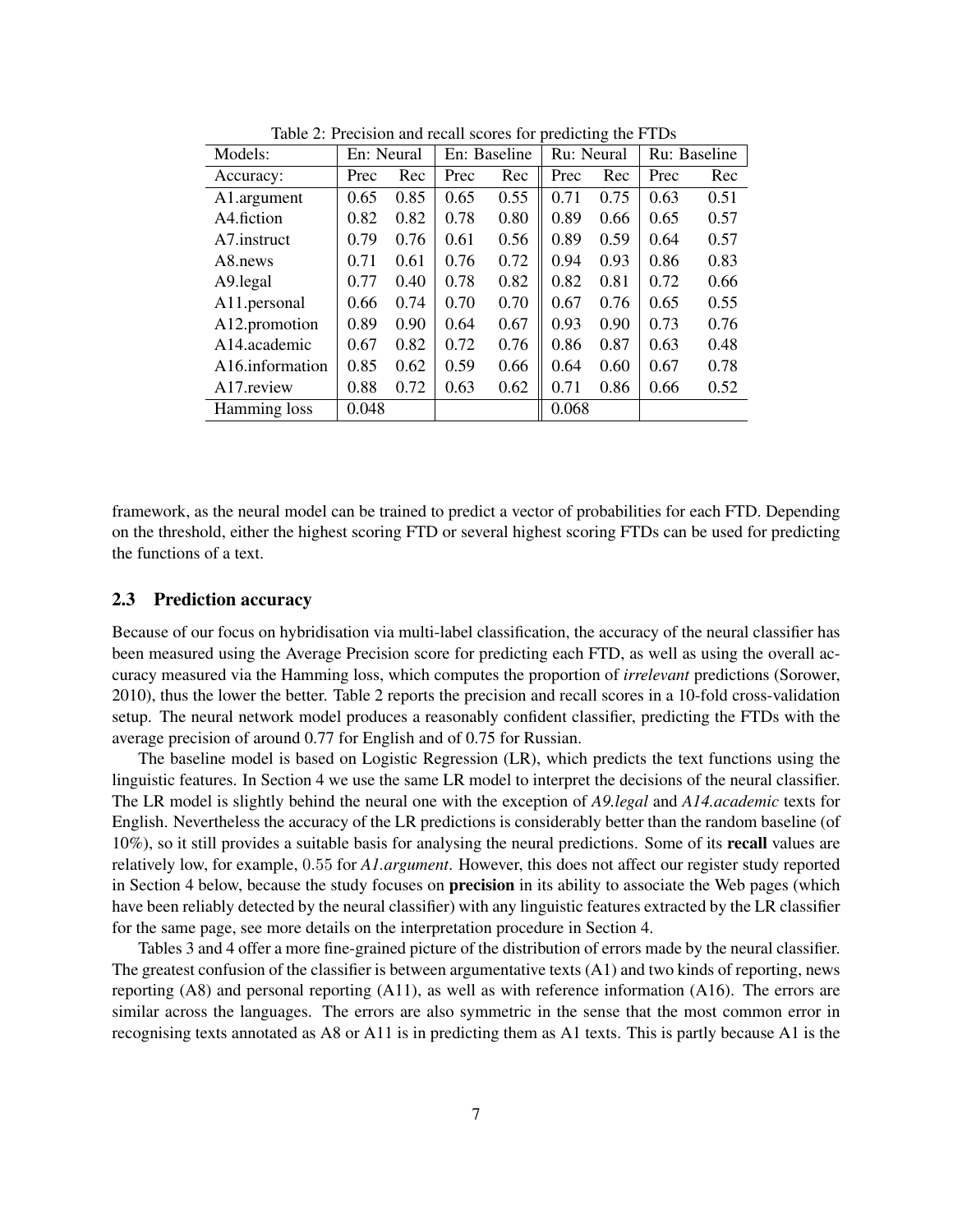<span id="page-7-0"></span>

|                         |     |                             |                |                |                  | Table 3: Confusion matrix of predictions for English |          |               |                             |                |
|-------------------------|-----|-----------------------------|----------------|----------------|------------------|------------------------------------------------------|----------|---------------|-----------------------------|----------------|
| Predicted $\rightarrow$ |     | A4                          | A7             | A8             | A <sup>9</sup>   | A11                                                  | A12      | A14           | A16                         | A17            |
| Reference $\downarrow$  |     |                             |                |                |                  |                                                      |          |               |                             |                |
| A1.argument             | 310 | $\mathcal{D}_{\mathcal{L}}$ | 2              | 16             | $\overline{2}$   | 12                                                   | 10       | 6             | 3                           | $\overline{2}$ |
| A4.fiction              |     | 84                          |                | 0              | $\theta$         | 6                                                    |          |               |                             |                |
| A7.instruct             | 12  | $\overline{4}$              | 167            |                | 2                | 10                                                   | 7        | 12            | 3                           | 2              |
| A8.news                 | 53  | $\Omega$                    |                | 122            |                  | 8                                                    |          | $\Omega$      |                             | 2              |
| A9.legal                | 18  | $\Omega$                    | 14             | 6              | 37               |                                                      |          | 13            | C                           | 0              |
| A11.personal            | 22  | 4                           | 6              | 2              | $\theta$         | 114                                                  | 3        |               | $\mathcal{D}_{\mathcal{L}}$ | 0              |
| A12.promotion           | 7   | $\theta$                    | 5              | 8              | 1                | 6                                                    | 314      | $\mathcal{D}$ | 3                           | $\overline{c}$ |
| A14.academic            | 9   |                             | $\overline{2}$ | $\overline{2}$ | $\boldsymbol{0}$ | 5                                                    | $\Omega$ | 102           | 4                           | 0              |
| $A16$ .info             | 35  | 6                           | 8              | 11             | 5                | $\overline{2}$                                       |          | 14            | 148                         |                |
| A17 review              | 6   | $\mathcal{D}_{\mathcal{A}}$ | 5              | 3              | $\theta$         | 10                                                   | 0        |               |                             |                |

<span id="page-7-1"></span>

|                        |                |          |          |          |                | Table 4: Confusion matrix of predictions for Russian |                |                             |                |                |
|------------------------|----------------|----------|----------|----------|----------------|------------------------------------------------------|----------------|-----------------------------|----------------|----------------|
| $Predicted\rightarrow$ | $\mathsf{A}1$  | A4       | A7       | A8       | A <sub>9</sub> | A11                                                  | A12            | A14                         | A16            | A17            |
| Reference $\downarrow$ |                |          |          |          |                |                                                      |                |                             |                |                |
| A1.argument            | 187            | 3        | 3        | 9        | 3              | 15                                                   | 3              | 4                           | 11             | 13             |
| A4.fiction             | 6              | 50       | $\theta$ | $\Omega$ | $\theta$       | 12                                                   | $\Omega$       | $\Omega$                    | $\overline{2}$ | 6              |
| A7.instruct            | $\overline{4}$ | $\Omega$ | 41       |          |                | 3                                                    | 7              | 4                           | 6              | $\overline{2}$ |
| A8.news                | 13             | $\Omega$ |          | 446      | $\mathcal{D}$  | 3                                                    | $\mathcal{D}$  |                             | 8              | 4              |
| A9.legal               | 4              | $\Omega$ | $\Omega$ | $\theta$ | 59             | $\mathcal{D}$                                        |                | $\mathcal{D}_{\mathcal{L}}$ | 5              | $\Omega$       |
| A11.personal           | 13             | 3        | $\Omega$ | 2        | $\Omega$       | 134                                                  | 3              | 0                           | 4              | 18             |
| A12.promotion          | 3              | $\Omega$ | $\Omega$ | 3        | $\Omega$       | 8                                                    | 276            | 5                           | 6              |                |
| A14.academic           | 9              | $\theta$ |          | $\theta$ | 3              | 4                                                    | $\overline{c}$ | 161                         | 6              | $\Omega$       |
| $A16$ .info            | 19             | $\Omega$ | $\Omega$ | 11       | 4              | 10                                                   |                | 10                          | 90             | 6              |
| A17. review            | 6              |          | 0        |          |                | 9                                                    |                |                             | 3              | 136            |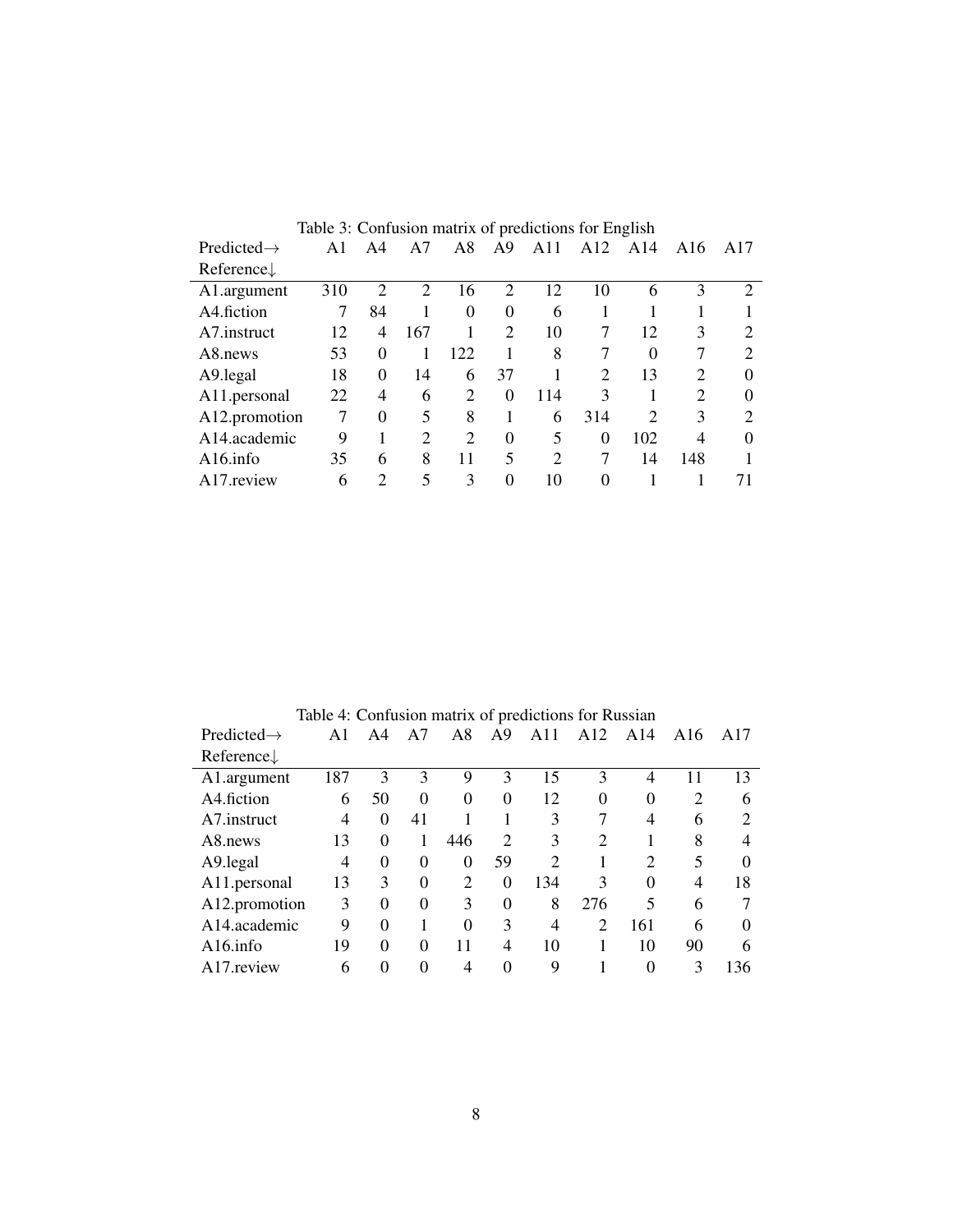| Texts $%$ | Texts# | FTD, mixed  | <b>BNC</b> genres | Texts $%$ | Texts# | FTD, words  | <b>BNC</b> genres |
|-----------|--------|-------------|-------------------|-----------|--------|-------------|-------------------|
| 9.74%     | 395    | Fiction     | W.fict.prose      | 9.20%     | 373    | Fiction     | W.fict.prose      |
| 6.14%     | 249    | <b>News</b> | W.newspaper       | 4.37%     | 177    | Argument    | W.ac              |
| 4.86%     | 197    | Argument    | W.ac              | 3.82%     | 155    | <b>News</b> | W.newspaper       |
| 3.35%     | 136    | Personal    | S.conv            | 3.58%     | 145    | Information | W.ac              |
| 3.08%     | 125    | Argument    | W.misc            | 3.50%     | 142    | Information | W.misc            |
| 2.98%     | 121    | Personal    | S.consult         | $3.26\%$  | 132    | Argument    | W.newspaper       |
| 2.98%     | 121    | Argument    | W.newspaper       | 3.16%     | 128    | Personal    | S.conv            |
| 2.76%     | 112    | Information | W.ac              | 2.64%     | 107    | Argument    | W.misc            |
| 2.64%     | 107    | Information | W.misc            | 2.39%     | 97     | Personal    | S.interview       |
| 2.47%     | 100    | Promotion   | W.misc            | $2.34\%$  | 95     | Promotion   | W.misc            |
| $2.05\%$  | 83     | Academic    | W.ac              | 2.17%     | 88     | Promotion   | W.non.ac          |
| 1.95%     | 79     | Personal    | S.interview       | 2.07%     | 84     | Personal    | S.meeting         |
| 1.87%     | 76     | <b>News</b> | W.misc            | 2.02%     | 82     | Information | W.newspaper       |
| 1.60%     | 65     | Argument    | S.meeting         | 1.75%     | 71     | Personal    | S.consult         |
| 1.46%     | 59     | Personal    | S.meeting         | 1.46%     | 59     | Instruction | W.misc            |

<span id="page-8-0"></span>Table 5: Prediction of FTD categories against BNC genre classes

majority class. However, other functions, such as fiction (A4), instruction (A7) or legal texts (A9), have less potential for being confused with argumentation.

In addition to predicting the accuracy on the training corpus via cross validation, it is important to check how the classifier predicts the genre of texts not included in the training set. One option is to apply the resulting classifier to corpora with known composition and to compare the labels. Table [5](#page-8-0) lists the most common combinations of the predicted FTDs and the corresponding BNC genre labels (some BNC labels such as  $W$ . newsp.brdsht.arts have been generalized to  $W$ . newspaper). The proportion of texts is given against the total number of texts in the BNC (4054 texts). When the genre labels of the BNC match the respective functions, for example, Fiction to  $W$ . fict.prose or Personal reporting to S.conv, the functions are detected reliably. On the other hand, argumentation as one of the most pervasive text functions can be found in a number of sources, since the BNC genre typology does not distinguish newswires from editorials unlike the use of the A and B categories in the Brown corpus.

The left half of Table [5](#page-8-0) presents the prediction results for the neural classifier as described in Section [2.1,](#page-4-1) the right half presents the results of a neural classifier which is based on the same model with the only difference in using plain word embeddings instead of a mixed representation. The classifier with the simple word embeddings is worse in its ability to predict the functions in the BNC. For example, fewer newspaper texts from the BNC are predicted as either news reporting (249 texts with the mixed POS model vs 155 texts with the word-level model) or argumentation (197 vs 132), which supports the results from [\(Petrenz and](#page-21-3) [Webber, 2010\)](#page-21-3) concerning the topical bias of word-based genre classifiers.

The neural classifier is also able to assign more sensible interpretations to texts labelled as  $W$ .misc, which is the most common genre label in the BNC. This covers a range of genres not recognised in the BNC typology, such as political pamphlets (predicted as *Argument*), news reports not coming from newspapers (*News*), advertising materials (*Promotion*), fact sheets and reference materials (*Information*), see Table [6](#page-9-0) for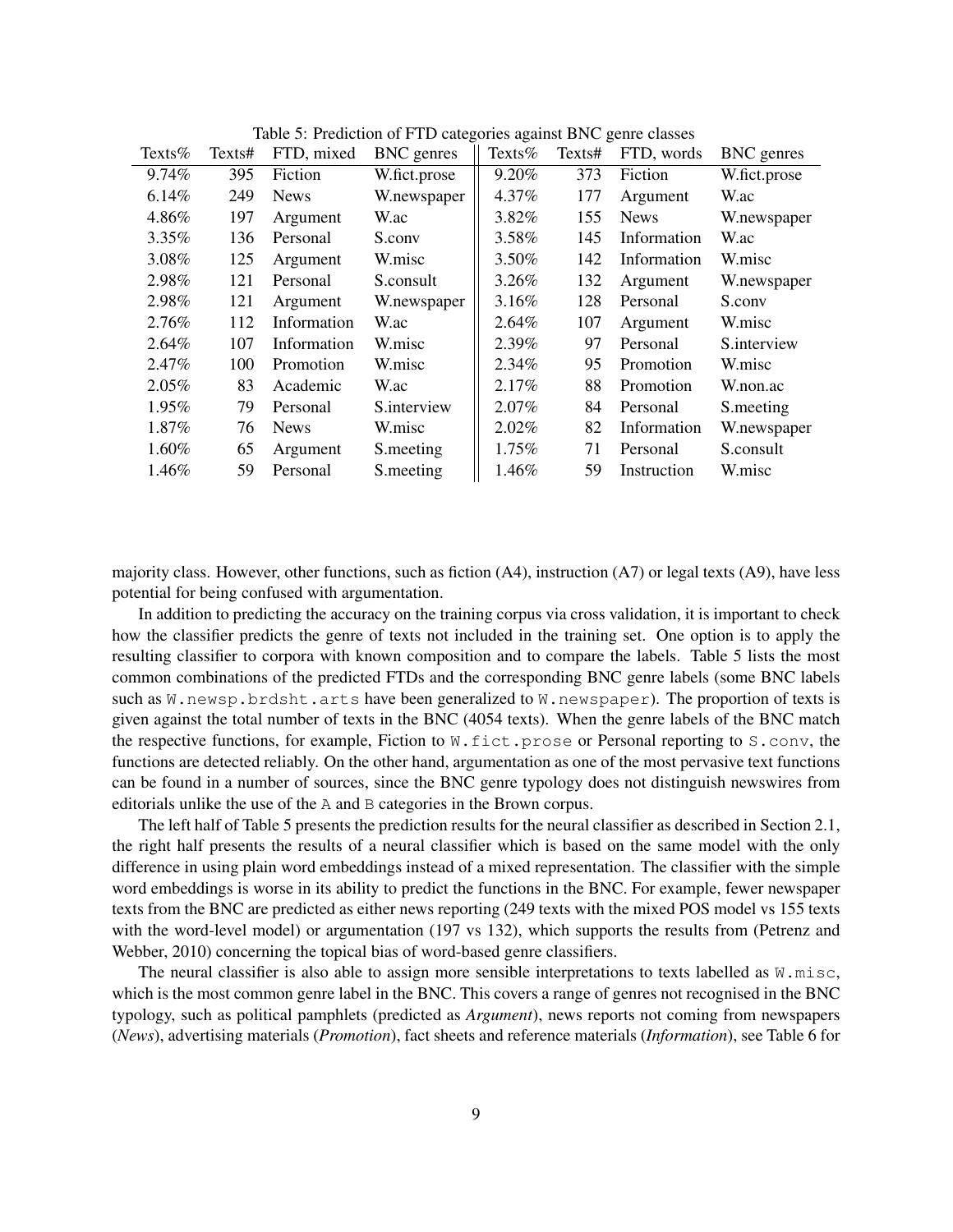a sample of titles with their predicted functions.[2](#page-9-1)

<span id="page-9-0"></span>

|             |                  | Table 6: Predictions for texts coded as W.misc in the BNC       |
|-------------|------------------|-----------------------------------------------------------------|
| <b>FTD</b>  | ID               | Bibliographic description                                       |
| Argument    | AM8              | The best future for Britain. Conservative Central Office, 1992  |
| Argument    | AMA              | It's time to get Britain working again. The Labour Party, 1992  |
| <b>News</b> | A0E              | The seventh Birmingham International Film&TV Festival, 1991     |
| <b>News</b> | <b>CFD</b>       | Action. World Assoc for Christian Comm, 1991                    |
| Promotion   | $A$ OC           | Caterer & Hotelkeeper. Reed Pub. Group, 1991                    |
| Promotion   | B2B              | The Nottingham Graduate. Univ of Nottingham, 1992               |
| Information | A <sub>0</sub> A | CAMRA fact sheets. Campaign for Real Ale, n.d.                  |
| Information | A11              | British Rail in the eighties. St John Thomas, David, et al 1990 |

The neural classifier takes care of hybrid texts as well. While tables assigning an FTD label to a text are useful for presentational purposes, this is a simplification for representing a text in functional dimensions, where the hybrid texts are represented via several functional dimensions at the same time. The neural network predicts a vector of probabilities for each text. For example, newspaper articles from the BNC include clearly reporting texts (A8H in Table [7](#page-9-2) with low probabilities for other dimensions), clearly argumentative texts (A3B) or their hybrids (A3S, A53 or AKG). For example, Text A3S begins with:

(3) *KEITH GAUNT is no Pericles. But when the citizens of the Association of Futures Brokers and Dealers cast their stones into the pot last week and elected the managing director of Amalgamated Metal Trading on to their council with the biggest number of votes, they elevated the nearest that divided body has seen to a populist. The AFBD is divided for two reasons. First, despite a brave attempt to encourage candidates to stand at last week's annual general meeting, the council remains grossly under-represented. Neither the very big and important financial futures business, which accounts for about 155 of the AFBD 's 400 members, nor the equally important oil market...*

The prediction model was able to capture the hybrid nature of this text, which combines reporting about recent events with argumentation and expression of opinions about these events. Out of the 4054 BNC texts, 1068 are detected as hybrids, when the output value of the second most likely text function is at least half of the value of the most likely one, see the predictions in bold in Table [7.](#page-9-2) The most common hybrid functions in the BNC combine argumentation with news reporting (127 texts), personal reporting (124 texts) or reference information (108 texts).

| ID               | BNC genre                   | Bibliographic description                  | Top two predictions |
|------------------|-----------------------------|--------------------------------------------|---------------------|
| A3B              | W.newsp.brdsht.nat.misc     | Independent, 19891007, Feature material    | A1 0.950 A8 0.090   |
| A <sub>3</sub> S | W.newsp.brdsht.nat.commerce | Independent, 19891009, Business material   | A1 0.949 A8 0.781   |
| A53              | W.newsp.brdsht.nat.misc     | Independent, 19891012, Title material      | A8 0.930 A1 0.489   |
| A8H              | W.newsp.brdsht.nat.commerce | Guardian, 19891123, City material          | A8 0.998 A1 0.010   |
| A9S              | W.newsp.brdsht.nat.misc     | Guardian, 19891211, World affairs material | A8 0.983 A1 0.340   |
| AKG              | W.newsp.brdsht.nat.social   | Daily Telegraph, 19920413, Social material | A8 0.360 A1 0.309   |

<span id="page-9-2"></span>Table 7: Distribution of FTD predictions for news texts in the BNC

<span id="page-9-1"></span><sup>&</sup>lt;sup>2</sup>The BNC ids and the descriptions follow [\(Lee, 2001\)](#page-21-0).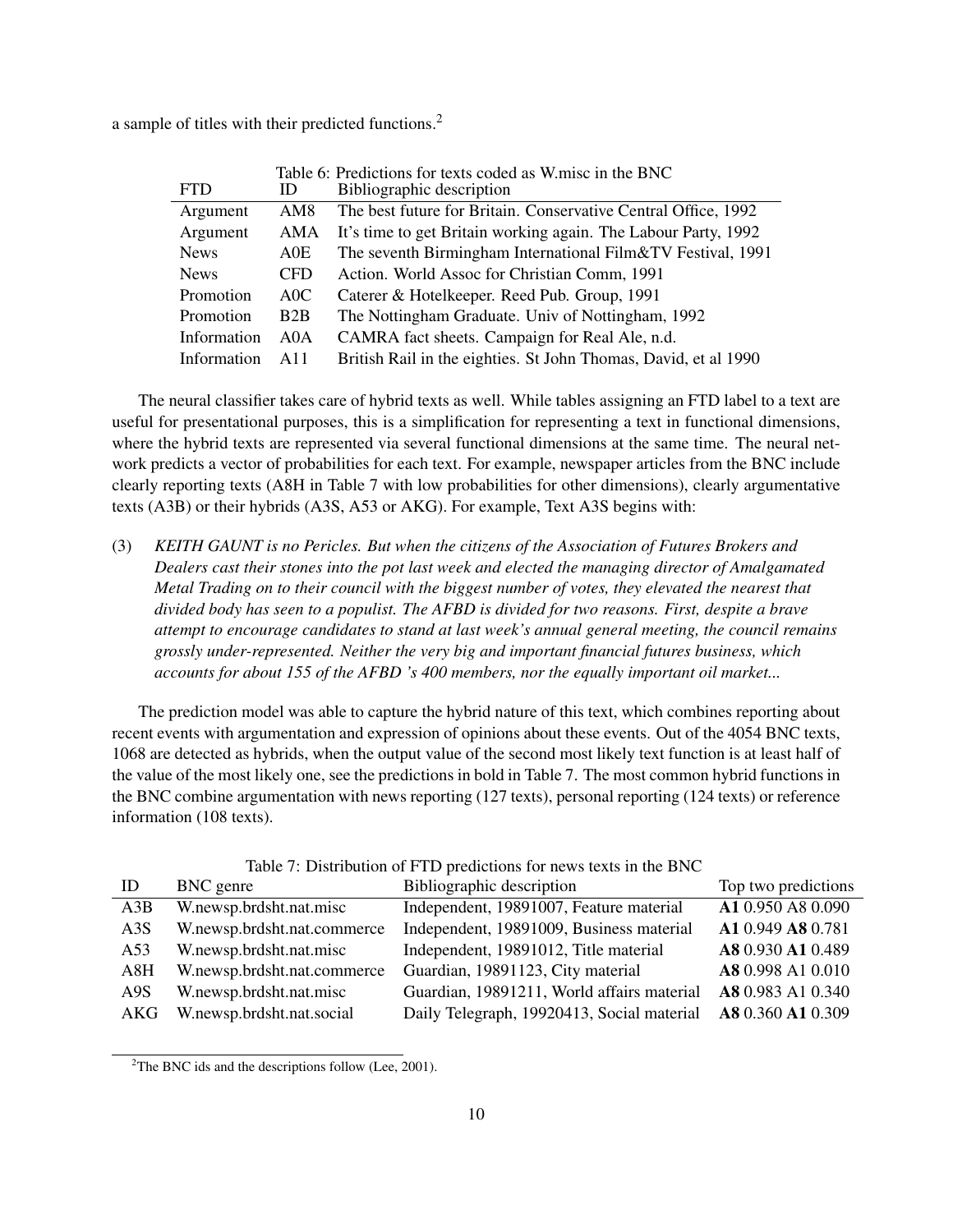| <b>FTD</b>                 |                      | ukWac                |          | $\text{Aranea-en}$                   |          | en $10^{10}$                         |          | ruWac       |
|----------------------------|----------------------|----------------------|----------|--------------------------------------|----------|--------------------------------------|----------|-------------|
| A1.Argument                |                      | 18.27% 366412 20.85% |          | 1521994 22.44% 2867605 18.20% 222741 |          |                                      |          |             |
| A4. Fiction                |                      | $0.81\%$ 16176       | $0.22\%$ | 16419                                | $0.20\%$ | 25457                                | $1.55\%$ | 18919       |
| A7.Instruction             |                      | 8.62% 172896 8.98%   |          |                                      |          | 655931 5.06% 646136 1.02%            |          | 12446       |
| A8.News                    |                      | 11.78% 236233 12.21% |          |                                      |          | 891047 14.61% 1866694 5.77%          |          | 70689       |
| A9.Legal                   |                      | $0.66\%$ 13232       | $0.60\%$ | 43706                                |          | $0.30\%$ 38408                       | $1.23\%$ | 15088       |
| A11.Personal               |                      | 4.45% 89199 9.28%    |          | 677121                               | $6.60\%$ | 843070 44.29% 542111                 |          |             |
| A12.Promotion              |                      | 30.54% 612482 26.67% |          |                                      |          | 1946777 21.92% 2800618 5.59%         |          | 68432       |
| A <sub>14</sub> . Academic |                      | 2.62% 52516 2.74%    |          | 199803                               |          | 5.17% 661213                         |          | 4.77% 58410 |
| $A16$ . Information        | 18.41% 369152 16.11% |                      |          |                                      |          | 1176313 20.57% 2628022 11.71% 143324 |          |             |
| A17. Review                |                      | 3.84% 76905          | 2.35%    | 171293                               | 3.14%    | 401185                               | 5.87%    | 71905       |
|                            |                      |                      |          |                                      |          |                                      |          |             |

<span id="page-10-2"></span>Table 8: Composition of large Web corpora

### <span id="page-10-0"></span>3 Comparing large Web corpora

The previous section has demonstrated that the neural model is reasonably reliable when tested through cross-validation and when applied to corpora with known composition. In the next step this model has been applied to several large Web corpora:

- ukWac [\(Ferraresi et al., 2008\)](#page-20-1), a corpus of 2 billion words, 2.5 million Web pages, produced by crawling the .uk Internet domain;
- ruWac [\(Sharoff et al., 2017\)](#page-21-10), a corpus of 2.5 billion words, 1.5 million Web pages, produced by crawling Russian language websites;
- enTenTen (Jakubíček et al., 2013), a corpus of 9 billion words, 16 million Web pages, produced by crawling English language websites;
- Aranea-En [\(Benko, 2016\)](#page-19-0), a corpus of about 8 billion words, 8 million Web pages, produced by crawling English language websites using a publicly released set of tools;<sup>[3](#page-10-1)</sup>

These Web corpora have been produced using similar methods. However, they have started from different seed URLs for crawling, used different tools and slightly different parameters for corpus processing. They have been also produced within the span of about 10 years: starting from ukWac (2007) through ruWac (2010) and enTenTen (2013) to Aranea (2016).

The composition of large Web corpora is compared in Table [8,](#page-10-2) which shows the total number of their documents with the respective dominant FTD as detected by the neural classifier. The communicative functions of *Argument, News, Promotion* and *Information* are the most common FTDs for almost all corpora, and taken together they cover about 75% of the Web (when measured by the number of Web pages).

A manual check for the typical sources of pages for each predicted function (using a random sample of 25 Web pages per function and listing the sources contributing more than 50% of instances) shows that the most common kinds of pages predicted as *Argument* are newspaper columns, argumentative blogs and

<span id="page-10-1"></span><sup>3</sup><http://corpus.tools/wiki/>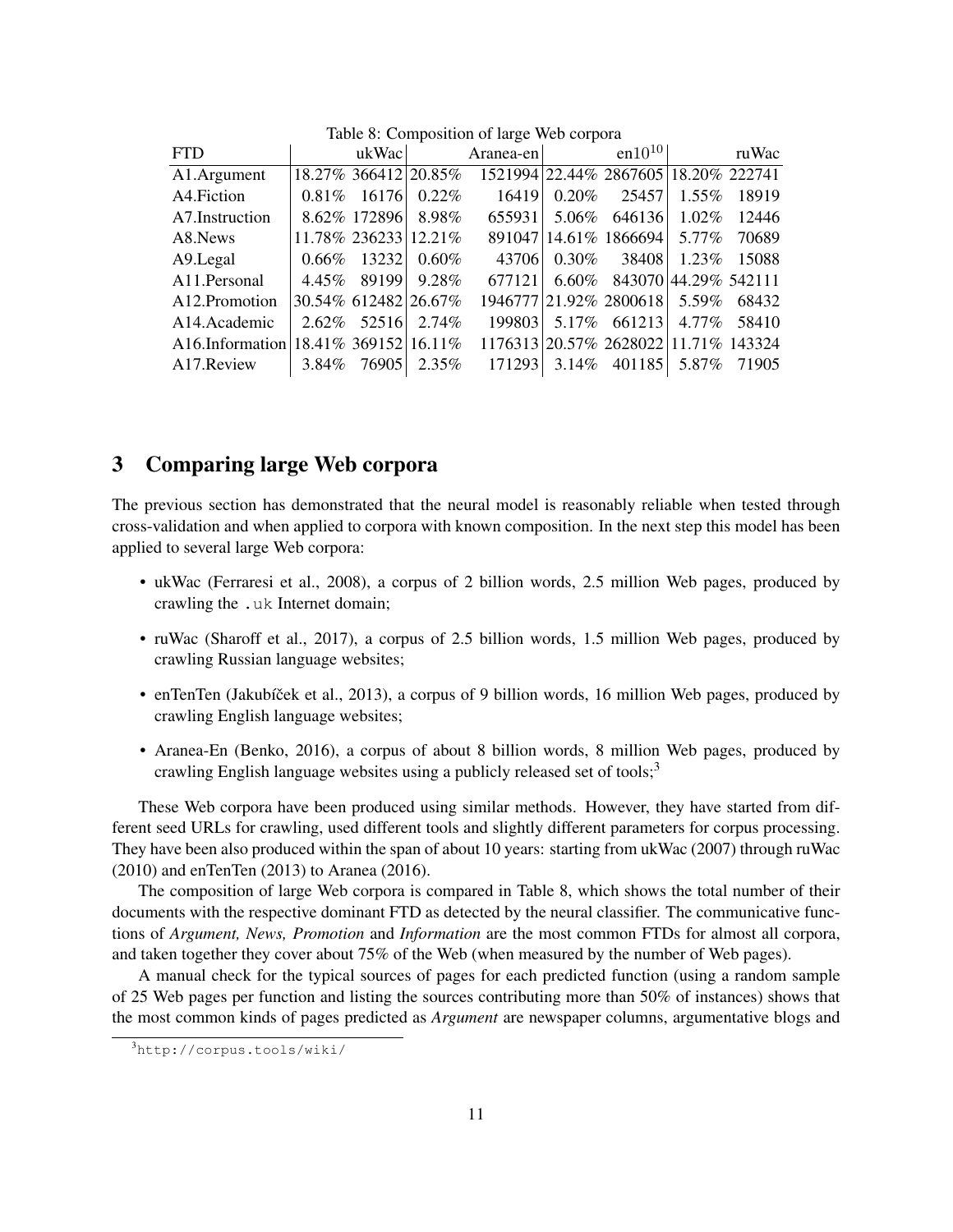discussion forums. The neural model predicts the function of *Promotion* predominantly in the case of eshops and spam pages. The most common kinds of pages tagged as providing reference *Information* are encyclopedic articles or specifications. *Argument, News* and *Information* are also common in traditional corpora, such as the BNC, see Table [5.](#page-8-0) The most significant differences between the Web corpora and the BNC concern *Fiction*, which provides a considerable share of traditional corpora, while one can expect to see less texts of this kind on the Web, and *Promotion*, which is to some extent available in the BNC (see examples in Table [6\)](#page-9-0), but it is much more common on the Web.

The most significant differences between the Web corpora (according to the  $\chi^2$  test) are as follows:

- While texts aimed at *Promotion* are ubiquitous on the Web, they are considerably more common in ukWac in comparison to enTenTen, primarily this concerns spam. One of the reason for the larger amount of spam in ukWac is because the pipeline for collecting enTenTen includes a specific spam detection component [\(Kilgarriff and Suchomel, 2013\)](#page-21-11), which was not prominent in collecting ukWac. The corpus collection of ukWac also suffered from a Search Engine Optimisation competition run in 2004, making a non-sensical phrase *Nigritude ultramarine* into its common keyword. *Fiction* is also slightly more common in ukWac because a substantial portion of its texts came from a single website for out-of-copyright fiction.[4](#page-11-1)
- Web pages which report *Personal* experience are more common in enTenTen, since there are fewer blog hosting options in the .uk domain (the majority of personal reporting in ukWac is from the blogspot.co.uk domain). There are also fewer instances of reporting *News* in ukWac, since out of the major UK newspapers only The Guardian allowed easy crawling.
- The composition of ruWac is different from ukWac and other Web corpora in the list by the amount of *Personal* reporting, which can be explained by the proportion of texts coming from LiveJournal, a popular social media website. ruWac also has a markedly lower amount of *Promotion*, which is not a dominant function in single-authored social media messages. Nevertheless, ruWac still contains thousands of examples of the communicative functions in our list to investigate the linguistic features associated with each function.

## <span id="page-11-0"></span>4 Communicative functions vs linguistic features

### 4.1 Detection of linguistic features

The text-external output as predicted by the neural model answers the question on which communicative functions are more common in a given corpus, i.e., presenting the AGI perspective on variation. However, this output does not answer the question about linguistic features associated with those functions, i.e., it does not present the register perspective. While the neural network model is reasonably efficient in text classification, it functions as a black box: the parameters it learns from the training corpus are not transparent for linguistic analysis. In contrast, Logistic Regression (LR) is a transparent Machine Learning method:

$$
ln \frac{p}{1-p} = w_0 + w_1 x_1 + \dots + w_n x_n
$$

<span id="page-11-1"></span><sup>4</sup><http://classic-literature.co.uk>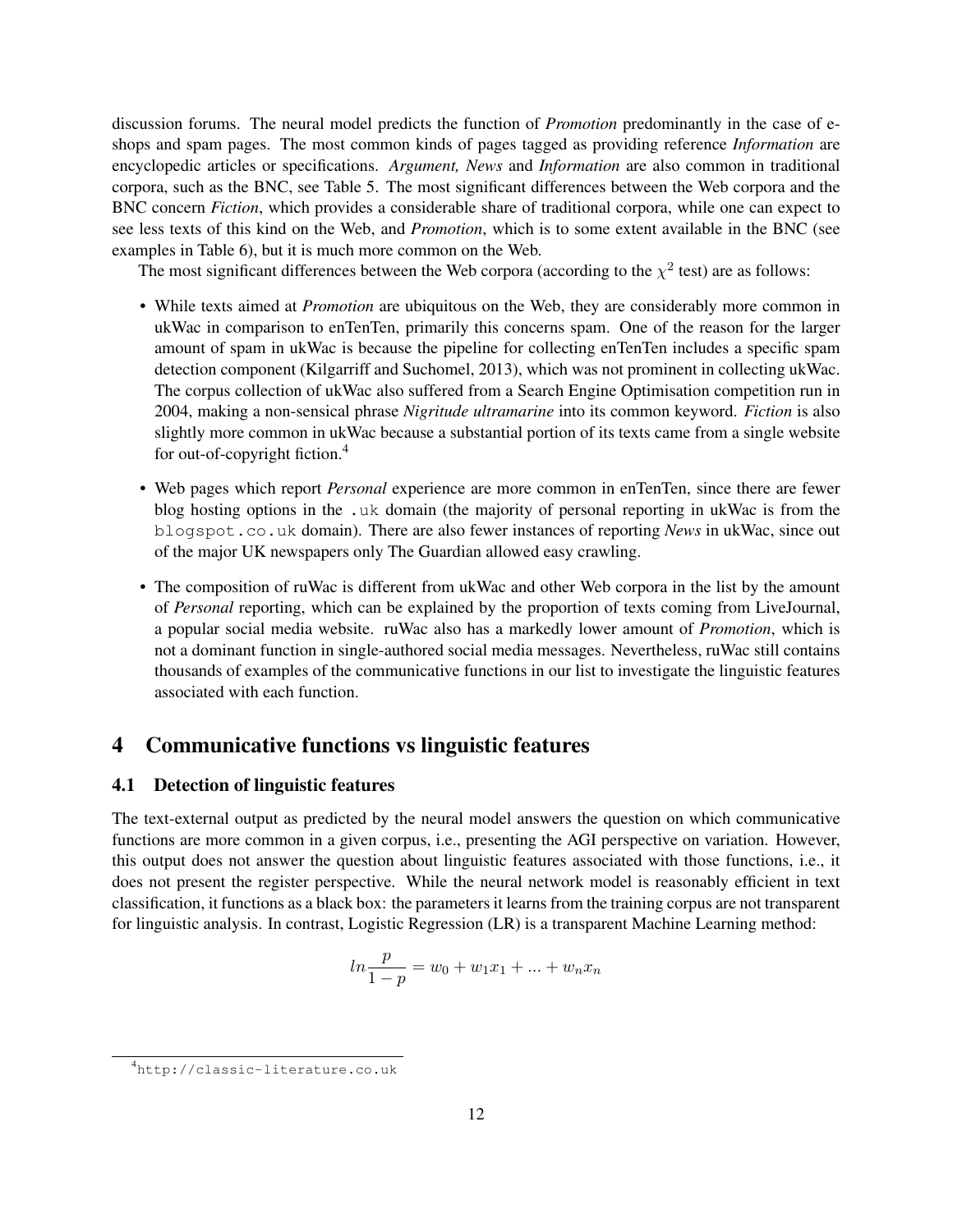<span id="page-12-0"></span>

|                                |                           | Table 9: Text-external features in ukWac |                           |          |                              |          |
|--------------------------------|---------------------------|------------------------------------------|---------------------------|----------|------------------------------|----------|
| A1.Argument                    | A8.News                   | A11. Personal                            | A12.Promotion             |          | A <sub>16</sub> .Information |          |
| D13.whQuestions                | 0.298 K55.publicVerbs     | 0.351 C06.1 persProns                    | 0.668 J43.TTR             |          | 0.522 I40.attrAdj            | $-0.082$ |
| E14.nominalizations            | 0.275 L54.predicModals    | 0.251 I42.ADV                            | 0.395 E16. Nouns          |          | 0.401 G19.beAsMain           | $-0.108$ |
| J44.wordLength                 | 0.212 A01.pastVerbs       | 0.229 C09.impersProns                    | 0.102 C07.2 persProns     | 0.255    | C09.impersProns              | $-0.122$ |
| 139.preposn                    | 0.185 B05.timeAdverbials  | 0.182 C11.indefProns                     | 0.093 J44.wordLength      |          | 0.148 C11.indefProns         | $-0.155$ |
| K45.conjuncts                  | 0.184 H34.sncRelatives    | -0.173 C12.doAsProVerb                   | 0.093 I40.attrAdj         |          | 0.102 N59.contractions       | $-0.160$ |
| I40.attrAdj                    | 0.149 P67.analNegn        | -0.177 A01.pastVerbs                     | 0.090 I42.ADV             |          | 0.069 C12.doAsProVerb        | $-0.167$ |
| C <sub>10</sub> .demonstrProns | $0.147$ I40.attrAdj       | -0.198 K58.seemappear                    | 0.072 B05.timeAdverbials  |          | -0.075 L54.predicModals      | $-0.195$ |
| K56.privateVerbs               | 0.125 E14.nominalizations | $-0.251$ C08.3 persProns                 | 0.067 N59.contractions    |          | -0.115 D13.whQuestions       | $-0.241$ |
| K57.suasiveVerbs               | $0.110$ E16. Nouns        | -0.272 H36.concessives                   | 0.057 C08.3persProns      |          | $-0.117$ E16. Nouns          | $-0.244$ |
| E <sub>16</sub> . Nouns        | 0.100 D13.whQuestions     | $-0.337$ E16. Nouns                      | $-0.140$ I39.preposn      | $-0.129$ | C08.3 persProns              | $-0.274$ |
| C07.2 persProns                | $-0.144$ $I42.ADV$        | -0.378 K55.publicVerbs                   | $-0.161$ C06.1 persProns  |          | -0.133 K55.publicVerbs       | $-0.288$ |
| <b>J43.TTR</b>                 | $-0.261$ C06.1 persProns  | -0.428 E14.nominalizations               | -0.571 C12.doAsProVerb    |          | $-0.176$ C06.1 persProns     | $-0.619$ |
| A01.pastVerbs                  | -0.294 C07.2persProns     | -0.971 J44.wordLength                    | -1.056 K55.publicVerbs    |          | $-0.313$ C07.2 persProns     | $-0.667$ |
|                                |                           |                                          |                           |          |                              |          |
| A4. Fiction                    | A7.Instruction            | A9.Legal                                 | A14.Academic              |          | A17.Review                   |          |
| A01.pastVerbs                  | 0.394 C07.2persProns      | 0.672 E14.nominalizations                | 0.542 J44.wordLength      |          | 0.235 A03.presVerbs          | 0.165    |
| C08.3 persProns                | 0.300 E16. Nouns          | 0.374 L54.predicModals                   | 0.379 J43.TTR             |          | 0.167 G19.beAsMain           | 0.124    |
| C07.2 persProns                | 0.195 I42.ADV             | 0.314 P67.analNegn                       | 0.305 K45.conjuncts       |          | 0.093 N59.contractions       | 0.117    |
| K55.publicVerbs                | 0.191 H37.conditional     | 0.120 I39.preposn                        | 0.300 I39.preposn         |          | 0.093 I42.ADV                | 0.108    |
| <b>J43.TTR</b>                 | 0.154 L52.possibModals    | 0.115 A01.pastVerbs                      | 0.274 E14.nominalizations |          | 0.067 C08.3 persProns        | 0.047    |
| L53.necessModals               | 0.145 K45.conjuncts       | 0.105 H23. WH clauses                    | 0.241 L54.predicModals    |          | -0.116 L53.necessModals      | $-0.204$ |
| K48.amplifiers                 | 0.132 C10.demonstrProns   | 0.099 C10.demonstrProns                  | 0.160 C12.doAsProVerb     |          | -0.139 K55.publicVerbs       | $-0.212$ |
| C09.impersProns                | 0.097 L53.necessModals    | 0.058 L53.necessModals                   | 0.145 D13.whQuestions     |          | -0.164 L52.possibModals      | $-0.214$ |
| C11.indefProns                 | 0.075 H34.sncRelatives    | 0.053 K56.privateVerbs                   | -0.093 C08.3persProns     |          | -0.176 L54.predicModals      | $-0.247$ |
| C06.1 persProns                | -0.196 A01.pastVerbs      | -0.140 B04.placeAdverbials               | -0.153 K55.publicVerbs    |          | -0.190 I39.preposn           | $-0.304$ |
| 139.preposn                    | $-0.334$ I39.preposn      | -0.169 B05.timeAdverbials                | $-0.191$ C11.indefProns   |          | $-0.266$ K45.conjuncts       | $-0.331$ |
| K45.conjuncts                  | -0.386 C08.3persProns     | -0.205 K49.generalEmphatics              | -0.217 N59.contractions   |          | -0.367 E14. nominalizations  | $-0.441$ |
| E <sub>16</sub> . Nouns        | -0.470 J44.wordLength     | $-0.225$ J43.TTR                         | $-0.516$ C06.1 persProns  |          | $-0.551$ C06.1 persProns     | $-0.522$ |

13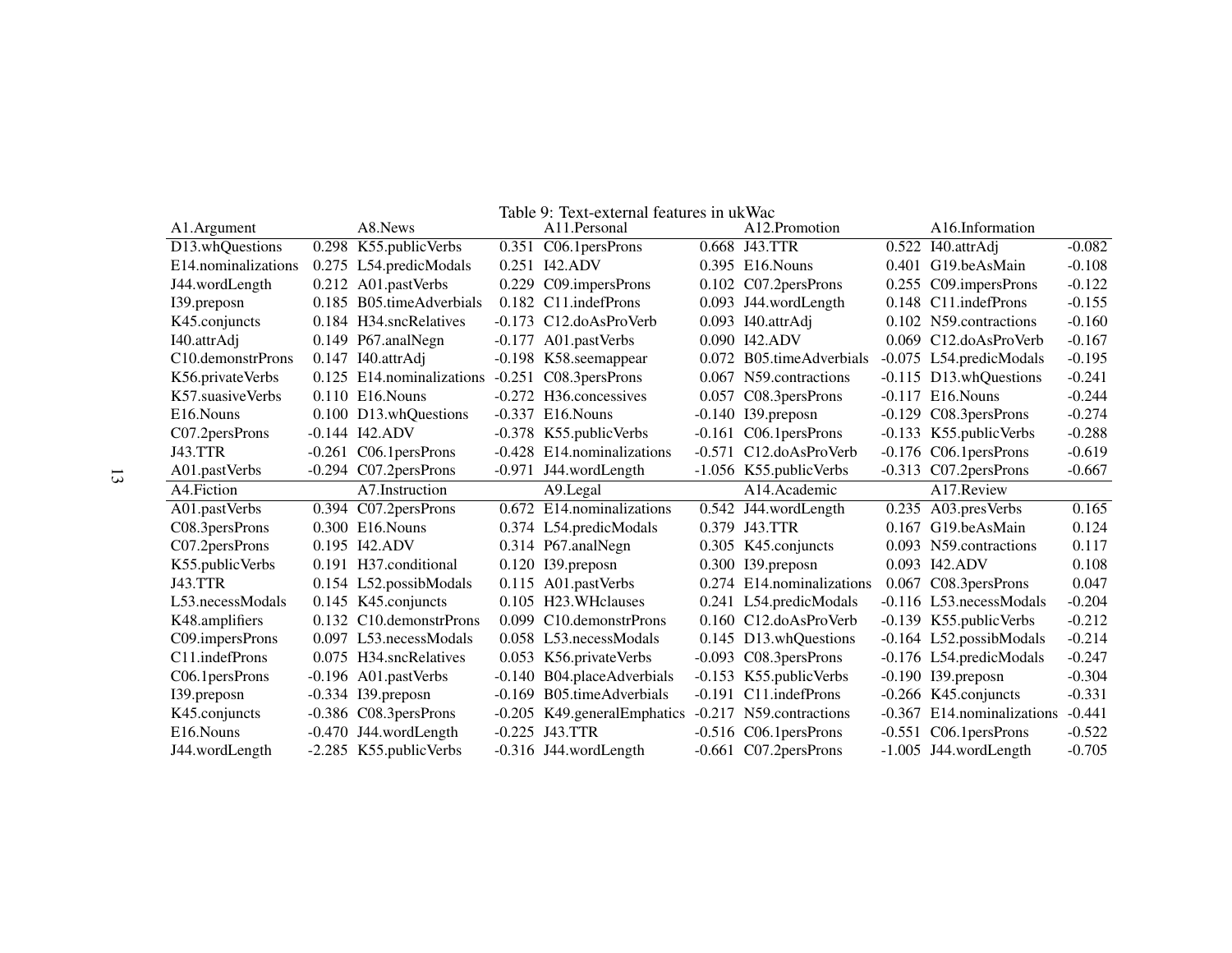It fits a linear model to predict the log-odds ratio, where  $p$  is the probability of a text having a particular communicative function, e.g., being argumentative,  $x_i$  are interpretable variables, e.g., the proportion of the first person pronouns. Since the model is linear, the relative contribution of each feature can be determined through its weight  $w_i$  for detecting this function. To assist in comparing the weights, the variables have been standardised prior to fitting the logistic regression with respect to their values and dispersion, so that for each feature its mean is zero and its standard deviation is one.

Another advantage of logistic regression over other machine learning methods is that it has been well investigated from the statistical viewpoint, thus allowing a number of tests to determine the significance of each feature. One of the approaches is by using the likelihood ratio test, which compares the likelihood of the data under the full model against the likelihood of the data under a model with one of the features removed [\(Hosmer Jr et al., 2013\)](#page-20-11). If the logistic regression model predicting a function changes significantly when a feature is removed, the feature can be considered as more significant for this function.

The framework proposed in this study investigates the distribution of text-internal features for each FTD predicted by the neural model by fitting a logistic regression model over the output of the neural model applied to a corpus. In the end, the linguistic features of each communicative function can be examined via their weight and significance with respect to the likelihood ratio test.

#### 4.2 Mapping linguistic features to functions

Table [9](#page-12-0) lists the weights of the most important features for each FTD in ukWac, which have been selected using the likelihood ratio test.

The results of fitting the LR models to the Web corpora provide further validation for the classic MDA studies [\(Biber, 1988;](#page-20-7) [Biber, 1995\)](#page-20-0), but but this time on the scale of millions of Web pages. One of the most important MDA dimension, which arises in many studies, is the *Involved-Informational* dimension. The *Involved* end is mostly associated with spontaneous face-to-face interaction, see Figure 5.1 in [\(Biber, 1995\)](#page-20-0). It contrasts with the *Informational* end which is characteristic of texts concerned with condensed information presentation. On the Web, more *Involved* texts primarily express the function of personal reporting (A11), which is similar to *Involved* spoken texts studied in [\(Biber, 1988\)](#page-20-7) by being associated with the higher rate of the first person pronouns and *do* acting as a proverb. In contrast, the *Informational* end of this MDA dimension is well detected in texts which are predicted by the neural model as news reporting (A8), instruction (A7) and academic prose (A14). The linguistic features characteristic for these functions are the rates of nouns, prepositions, attributive adjectives, TTR, which all indicate high informational density and exact informational content [\(Biber, 1988\)](#page-20-7).

Argumentative texts on the Web offer an interesting case study, as Web corpora contain several kinds of argumentation, from formal editorials to informal Web forums. Very much like the *Persuasion* dimension [\(Biber, 1988,](#page-20-7) p. 111), it is expressed via modal, private and suasive verbs, causation and conjuncts. The majority of argumentative texts on the Web present information carefully integrated into sentences, so that such texts contain longer words, more attributive adjectives, nominalisations and prepositions, similar to observations in [\(Biber, 1995,](#page-20-0) p. 115). Another relevant dimension, which is occasionally produced in MDA studies is the *Argumentative-Reporting* dimension [\(Biber, 1995,](#page-20-0) p. 219). The framework proposed in our study reproduces groups of features at both ends of this opposition with the *Argumentative* (A1) texts characterised by wh-questions, private and suasive verbs and demonstrative pronouns, while the *Reporting* end has characteristics of other narrative texts, such as past tense and time adverbials in A4 and A8.

Even though Web pages aimed at commercial promotion (A12) often aim at being appealing and informal, some of their characteristic features take them closer to formal texts, for example, they have more noun phrases, more attributive adjectives, higher TTR and longer words: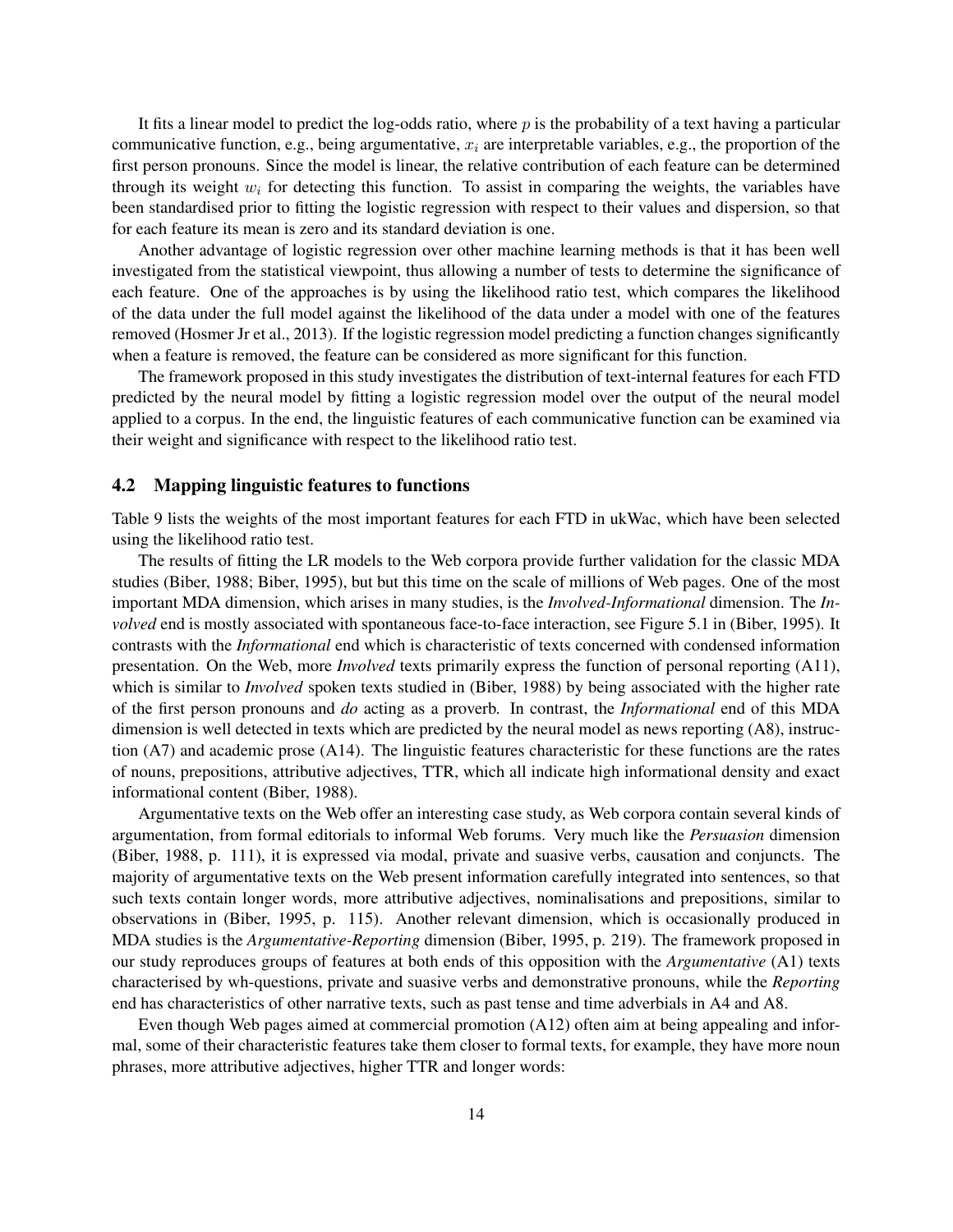| A1.Argument                     | A8.Newswire                 | A11.Personal               | A12.Promotion             | A <sub>16</sub> .Information |          |
|---------------------------------|-----------------------------|----------------------------|---------------------------|------------------------------|----------|
| I40.attrAdj                     | 0.288 J44.wordLength        | 0.777 C06.1 persProns      | 0.797 E16. Nouns          | 0.397 E14.nominalizations    | 0.137    |
| C <sub>10</sub> . demonstrProns | 0.280 A01.pastVerbs         | 0.256 K50.discoursePart    | 0.236 I42.ADV             | 0.308 J43.TTR                | 0.102    |
| D13.whQuestions                 | 0.246 I39.preposn           | 0.242 B05.timeAdverbials   | 0.133 C07.2persProns      | 0.303 E16. Nouns             | 0.088    |
| E14.nominalizations             | 0.236 K45.conjuncts         | 0.186 K58.seemappear       | $0.077$ I40.attrAdj       | 0.200 B05.timeAdverbials     | 0.074    |
| K45.conjuncts                   | 0.171 B05.timeAdverbials    | 0.171 C11.indefProns       | 0.071 J44.wordLength      | 0.199 C07.2 persProns        | $-0.133$ |
| P67.analNegn                    | 0.137 C07.2 persProns       | -0.198 K48.amplifiers      | 0.062 H34.sentenceRel     | 0.102 D13.whQuestions        | $-0.154$ |
| H34.sentenceRel                 | 0.113 K56.privateVerbs      | $-0.271$ J44.wordLength    | -0.160 K50.discoursePart  | -0.292 K55.publicVerbs       | $-0.157$ |
| L53.necessModals                | 0.104 I40.attrAdj           | $-0.289$ E16. Nouns        | $-0.213$ C08.3 persProns  | $-0.295$ I42.ADV             | $-0.196$ |
| H <sub>35</sub> .causative      | 0.097 C08.3persProns        | $-0.350$ I40.attrAdj       | $-0.227$ P67.analNegn     | $-0.321$ P67.analNegn        | $-0.216$ |
| K49.generalEmphatics            | 0.080 142.ADV               | $-0.492$ C08.3 persProns   | -0.338 K56.privateVerbs   | -0.371 K50. discourse Part   | $-0.282$ |
| C06.1 persProns                 | $-0.212$ C06.1 persProns    | -0.653 E14.nominalizations | -0.434 A01.pastVerbs      | $-0.417$ C06.1 persProns     | $-0.575$ |
| A4. Fiction                     | A7.Instruction              | A9.Legal                   | A14.Academic              | A17. Review                  |          |
| A01.pastVerbs                   | 0.683 E16. Nouns            | 0.331 E14.nominalizations  | 0.604 E14.nominalizations | 0.229 I42.ADV                | 0.368    |
| C08.3 persProns                 | 0.492 H37.conditional       | 0.290 A03.presVerbs        | 0.243 A03.presVerbs       | 0.089 P67.analNegn           | 0.103    |
| A03.presVerbs                   | 0.237 C07.2persProns        | 0.238 A01.pastVerbs        | 0.229 C11.indefProns      | 0.003 K48.amplifiers         | 0.100    |
| K55.publicVerbs                 | 0.215 C12.doAsProVerb       | $0.162$ P67.analNegn       | 0.227 J43.TTR             | $-0.075$ J43.TTR             | 0.069    |
| C07.2 persProns                 | 0.146 B04.placeAdverbials   | 0.139 K57. suasive Verbs   | 0.199 D13.whQuestions     | -0.075 H36.concessives       | 0.062    |
| E <sub>16</sub> . Nouns         | 0.142 L53.necessModals      | 0.133 I39.preposn          | 0.195 K50.discoursePart   | -0.084 K50.discoursePart     | 0.056    |
| B04.placeAdverbials             | 0.093 H36.concessives       | $-0.125$ E16. Nouns        | 0.176 K57. suasive Verbs  | -0.111 K49.generalEmphatics  | 0.055    |
| K50.discoursePart               | $-0.106$ J43.TTR            | -0.133 H37.conditional     | 0.120 I39.preposn         | -0.159 K46.downtoners        | 0.050    |
| K45.conjuncts                   | -0.123 K49.generalEmphatics | -0.188 K47.generalHedges   | 0.099 C08.3persProns      | $-0.167$ A03.presVerbs       | $-0.081$ |
| K48.amplifiers                  | -0.128 E14. nominalizations | -0.213 B04.placeAdverbials | -0.249 A01.pastVerbs      | -0.206 L53.necessModals      | $-0.096$ |
| H <sub>34.sentenceRel</sub>     | $-0.129$ I40.attrAdj        | -0.235 C10.demonstrProns   | $-0.267$ I42.ADV          | -0.208 K55.publicVerbs       | $-0.109$ |
| C06.1 persProns                 | -0.154 K50.discoursePart    | $-0.258$ D13.whQuestions   | $-0.287$ P67.analNegn     | -0.217 B05.timeAdverbials    | $-0.111$ |
| 139. preposn                    | -0.184 D13.whQuestions      | -0.334 B05.timeAdverbials  | $-0.317$ E16. Nouns       | $-0.263$ E16. Nouns          | $-0.113$ |
| E14.nominalizations             | $-0.406$ A01.pastVerbs      | $-0.512$ C06.1 persProns   | $-0.317$ C07.2 persProns  | -0.265 K56.privateVerbs      | $-0.119$ |
| J44.wordLength                  | $-0.630$ C06.1 persProns    | $-0.701$ J43.TTR           | $-0.402$ C06.1 persProns  | -0.437 E14. nominalizations  | $-0.623$ |

<span id="page-14-0"></span>Table 10: Text-external features in ruWac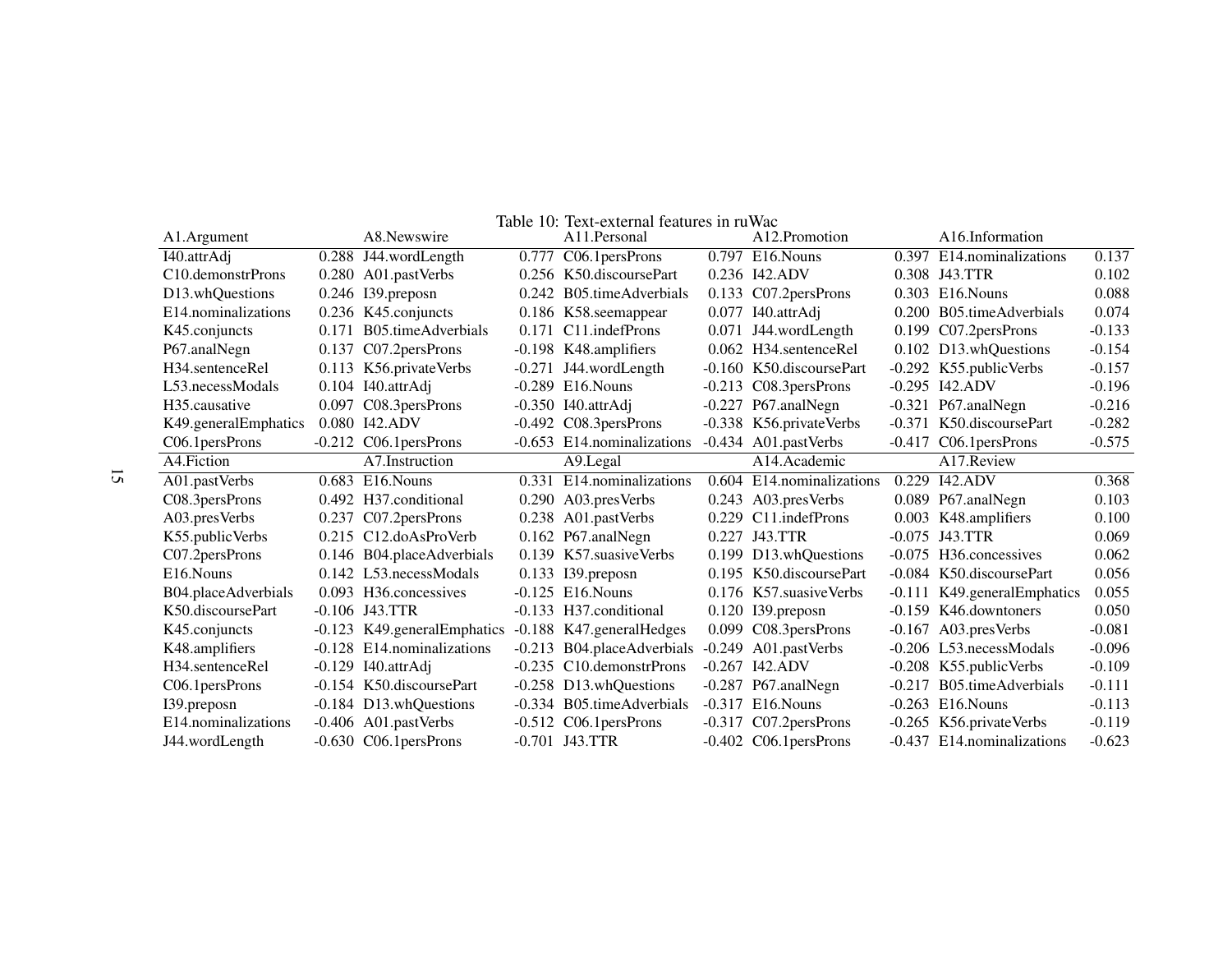(4) *The 'Baronet Supreme' is upholstered using a needle teased hair pad to provide extra support, making it as comfortable as it is affordable. Each individual pocketed spring is enclosed in the finest quality cotton calico, used for its durability and 'breathing' properties. Pictured here in an attractive Mulberry ticking on a turned wood leg...*

The communicative function of providing reference information (A16) is defined through negative weights of linguistic features, for example, such texts have fewer pronouns, public verbs, etc, than texts expressing other functions. The fact that LR has not detected statistically significant features with positive weights for this function is likely to be related to the presence of two kinds of informative texts on the Web:

- 1. narrative texts such as encyclopedic articles on historical events or biographies, which contain more verbs in the past tense, as well as time and place adverbials;
- 2. non-narrative specifications, such as encyclopedic definitions, meeting agendas or reference lists.

Informative reports, which also serve this function, can be either narrative or non-narrative. In the end, even though the communicative function of providing reference information is well recognised, the LR classifier has not described this function in terms of its salient positive features.

Contrary to expectations, texts performing regulatory functions (A9) have markedly lower TTR, which indicates that they contain a large number of formulaic constructions, though they do retain many properties of texts with information carefully integrated into sentences, such as nominalisations, wh-clauses and prepositions.

Table [8](#page-10-2) only shows the proportion of the dominant communicative function for each text. If hybrids are defined in the same way as in Table [7](#page-9-2) (the likelihood of the second FTD is at least half of the dominant one), 17% of texts in ukWac are detected as hybrids, which is similar to the values obtained from human annotation [\(Biber and Egbert, 2016\)](#page-20-6). The most common cases of hybridisation are between argumentation and news reporting, argumentation and promotion as well as promotion and reference information.

#### 4.3 Linguistic features across languages

Section [3](#page-10-0) established the overall similarity between the composition of ukWac and ruWac in two languages with respect to their communicative functions. Comparison of Tables [9](#page-12-0) and [10](#page-14-0) shows that across English and Russian these functions are often expressed by similar linguistic features in a way which is similar to MDA studies. For example, features related to the *Informational* dimension, such as attributive adjectives, noun phrases and nominalisations, as well as features related to the *Persuasion* dimension, such as whquestions, negation and public verbs, are characteristic for argumentation (A01), news reporting (A8) and commercial promotion (A12) in either language. The communicative functions related to narration (A8, A4) have typical features from the *Narrative* dimension in MDA studies, such as the past tense verbs and time and place adverbials. There is some difference in the relative importance of the features across the two languages, such as TTR and word length for News reporting (A8). Nevertheless the fitted logistic regression model assigns positive weights to these features in either language.

Logically there are three factors which impact compatibility of functions and features across languages:

available communicative functions The communicative functions selected as representative for the modern Web are not entirely universal, as also discussed by Biber taking Nukulaelae Tuvaluan as an example. Language use in institutional domains, such as government or academia, is more typical in highly literate societies [\(Biber, 1995,](#page-20-0) p. 48). In the end, it might become difficult to obtain a large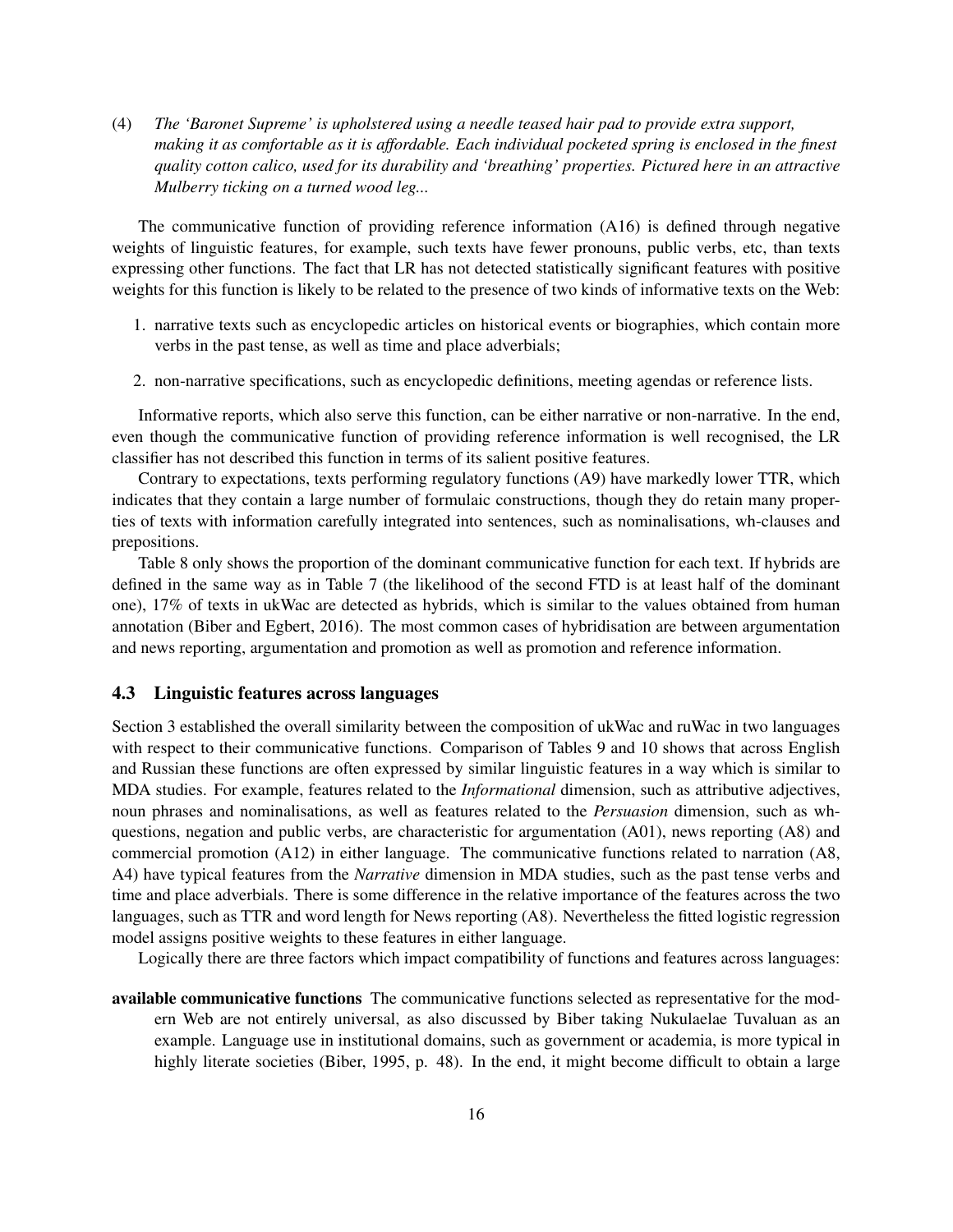sample of language use across all functions listed in our study, while other dominant functions might need to be added for annotation.

- standard ways for expressing communicative functions Even when a function is common in a given culture, it can lack codified lexicogrammatical features for realising this function as register. For example, it is known that some specific features of academic writing developed over the last two centuries [\(Biber and Gray, 2016\)](#page-20-12). In particular, the rate of nouns in academic writing increased, while the rate of verbs decreased. In the end, these features became one of the characteristic properties of scientific writing as also detected in this study (Tables [9](#page-12-0) and [10\)](#page-14-0).
- language-specific linguistic features Finally, the functions can be similar and well codified, while they can be expressed via language-specific mechanisms in each language, either because of the typological properties or different traditions. For example, the grammatical cases are used in Russian for expressing grammatical functions similar to prepositions in English [\(Cienki, 1989\)](#page-20-13). In the end, the rate of prepositions in Russian is less likely to be a reliable marker of certain registers. There can also be stylistic preferences in expressing similar communicative functions across the two languages. For example, the argumentative texts in either language are characterised by the higher rate of explicit causation markers and emphatics. However, this study finds that they are more important for identifying argumentative texts in Russian in comparison to English. Similarly, the greater number of formulaic expressions used in academic writing in Russian leads to decreased TTR, so that the TTR weight is positive for detecting academic writing in English, while the TTR weight in Russian is negative (compare A14 in Tables [9](#page-12-0) and [10\)](#page-14-0).

### 5 Related studies on computational analysis of genres

This section describes the key differences of this study from other studies in Automatic Genre Identification (AGI) and Multi-Dimensional Analysis (MDA).

The main aim of AGI studies is to predict stylistic properties using extractable features [\(Santini et al.,](#page-21-2) [2010;](#page-21-2) [Argamon, 2019\)](#page-19-3). Experiments have been carried out with such features as POS tags [\(Karlgren and](#page-21-12) [Cutting, 1994\)](#page-21-12), broader linguistic features [\(Kessler et al., 1997\)](#page-21-13), including theoretically motivated features from Systemic-Functional Linguistics [\(Argamon et al., 2007\)](#page-19-4). It has been shown that some surface-level features, in particular, most frequent words [\(Stamatatos et al., 2000\)](#page-22-4) and character-level n-grams [\(Kanaris](#page-21-14) [and Stamatatos, 2007;](#page-21-14) [Sharoff et al., 2010\)](#page-22-3) are often more efficient than complex feature extraction methods. In spite of their simplicity, the character n-gram features are capable of limited generalisation, such as lexical classes (for example, by providing a single feature *..day* for any day of the week as well as for *yesterday*), part-of-speech tags (*..sly* for adverbs, or *..tion* for nominalisations) or even some syntactic constructions (*..ed by* for passives). However, the use of surface-level features often leads to less robust classification, as the results are influenced by topical biases in genre collections [\(Petrenz and Webber, 2010\)](#page-21-3). Our study produced a more robust model by replacing the less common words with their POS tags.

Overall, feature-counting approaches to AGI suffer from two issues. First, they do not link similar features together. For example, if the word *good* is available in the training corpus, while *excellent* only occurs in the test corpus, the latter is considered as an unknown feature. Second, feature-counting approaches merely record the frequencies of the individual features (typically words) without considering their use in constructions. For example, the word *shown* is fairly common in texts of different types, while its specific constructions, such as *they have been shown to contain enzymes* vs *bravado he had shown only moments earlier*, are likely to be good indicators of particular text types. The approach used for classification in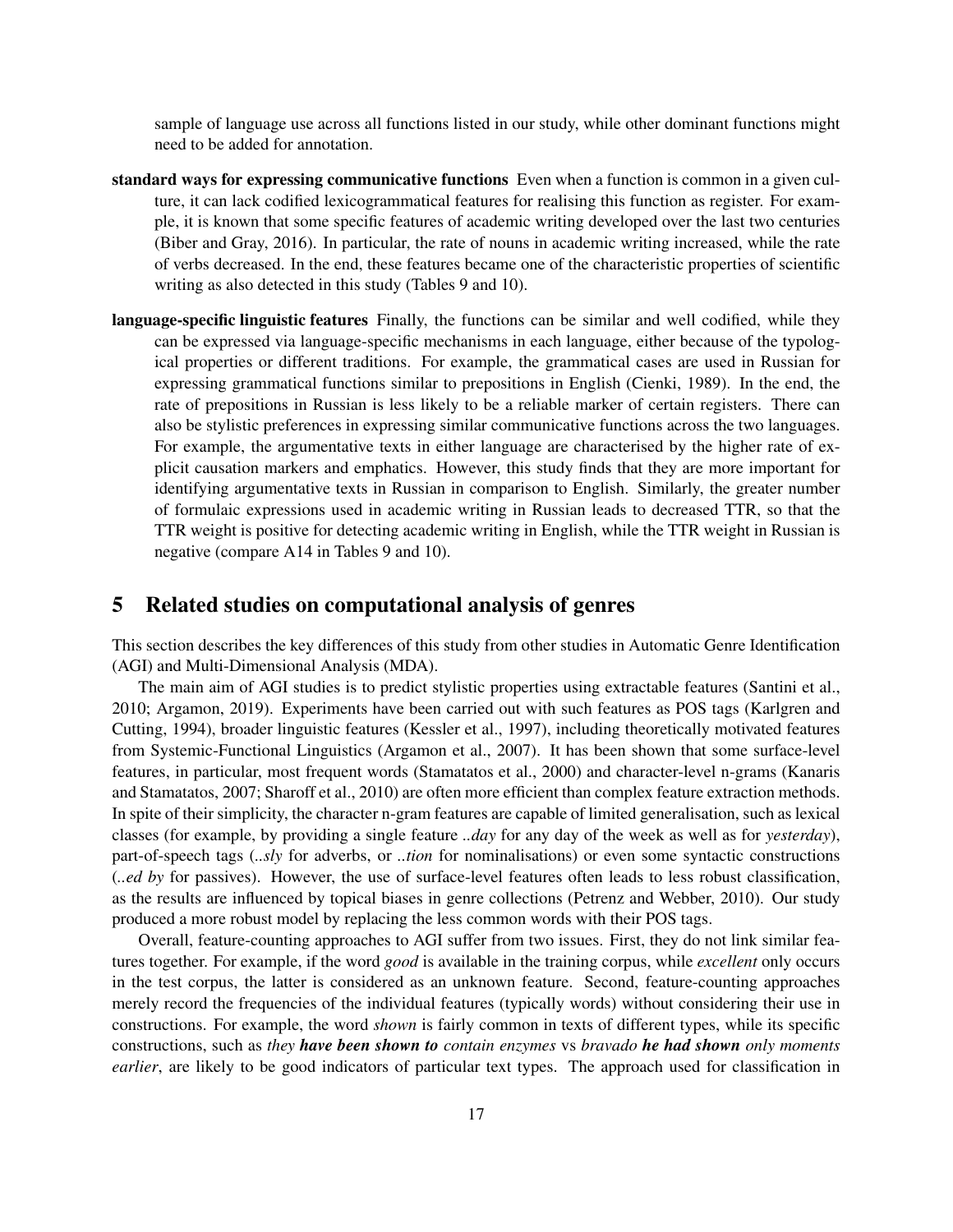this study takes into account the similarity between the words via embeddings and takes into account their contexts via biLSTM. As of now, there have been no studies experimenting with AGI on general-purpose corpora using neural networks.

Prediction via logistic regression discussed in Section [4](#page-11-0) aims at detecting important features, which is similar to feature selection methods, for example, the Information Gain measure [\(Yang and Pedersen, 1997\)](#page-22-8), which estimates the entropy of a feature over all classes:

$$
IG(f) = p(x) \sum p(c_i|x) * logp(c_i|x) + p(\bar{x}) \sum p(c_i|\bar{x}) * logp(c_i|\bar{x})
$$

where x is a feature,  $\bar{x}$  is its absence, and  $c_i$  are class labels. If the presence or absence of a feature has less impact on the probability of class labels, it has less Information Gain, so it is less likely to be important for classification. However, in this study we are specifically interested in how useful a feature is for a given class, while feature selection methods report how useful a feature is across all classes.

The goal of the proposed framework is similar to the goal of MDA, which is also aimed at investigating parameters of variation across different registers. Our study relies on the features from the original MDA study [\(Biber, 1988\)](#page-20-7). Similarly, a cross-lingual study in the MDA paradigm [\(Biber, 1995\)](#page-20-0) investigated feature distributions across several languages and also compared the MDA text dimensions across those languages. More recently, the MDA setup has been also applied to a large sample of manually annotated Web texts [\(Biber and Egbert, 2016\)](#page-20-6). The functional dimensions of variation discovered in that study demonstrate considerable similarities of the Web pages to corpora from the earlier MDA studies.

The key difference is that the outcomes of register analysis in this study are explained in terms of communicative functions, as functions remain the same across text collections, they can be predicted via supervised classification, and they can be also used at the annotation stage to compare linguistic features with human perception. The MDA procedure is unsupervised, so its outcomes depend on a combination of the chosen features and the specific corpus. This does not fit the goals of this study, because we want to compare corpora across data sources and across languages. For example, the *Argumentation* dimension has not been produced in the study of [\(Biber and Egbert, 2016\)](#page-20-6), even though it has been produced in other MDA studies. From the FTD viewpoint *Argumentation* is one of the most common text functions (Table [8\)](#page-10-2), so its features in Web pages need to be described, see its features in Table [9.](#page-12-0) Also MDA dimensions for different corpora receive the same name, even if they combine different groups of features, for example, the highest score for the *Argumentation* dimension in the respective MDA studies came from infinitives [\(Biber, 1995,](#page-20-0) p. 160) vs present tense verbs [\(Biber, 1995,](#page-20-0) p. 219). The reason for treating these features as belonging to the *Argumentation* dimension comes from the texts which score higher in this dimension, for example, editorials, so this is the same argument as using human perception in providing the prototypes for the *Argumentation* FTD. The disadvantage of the proposed FTD framework is that its results depend on the accuracy of text classification produced by the neural model, while MDA does not need an external classifier. Our earlier attempt of using MDA features for describing the Web registers [\(Katinskaya and Sharoff, 2015\)](#page-21-15) was limited by its accuracy.

### 6 Conclusions and further work

This study presents the results of statistical analysis of the communicative functions as observed in several large Web corpora. This is achieved through reliable automatic genre annotation by means of neural networks trained using a mixed feature representation.

First, the results of digital curation help in understanding the composition of a large corpus, so that a corpus linguist can use the annotations to select suitable subsets of a Web corpus, for example, argumentative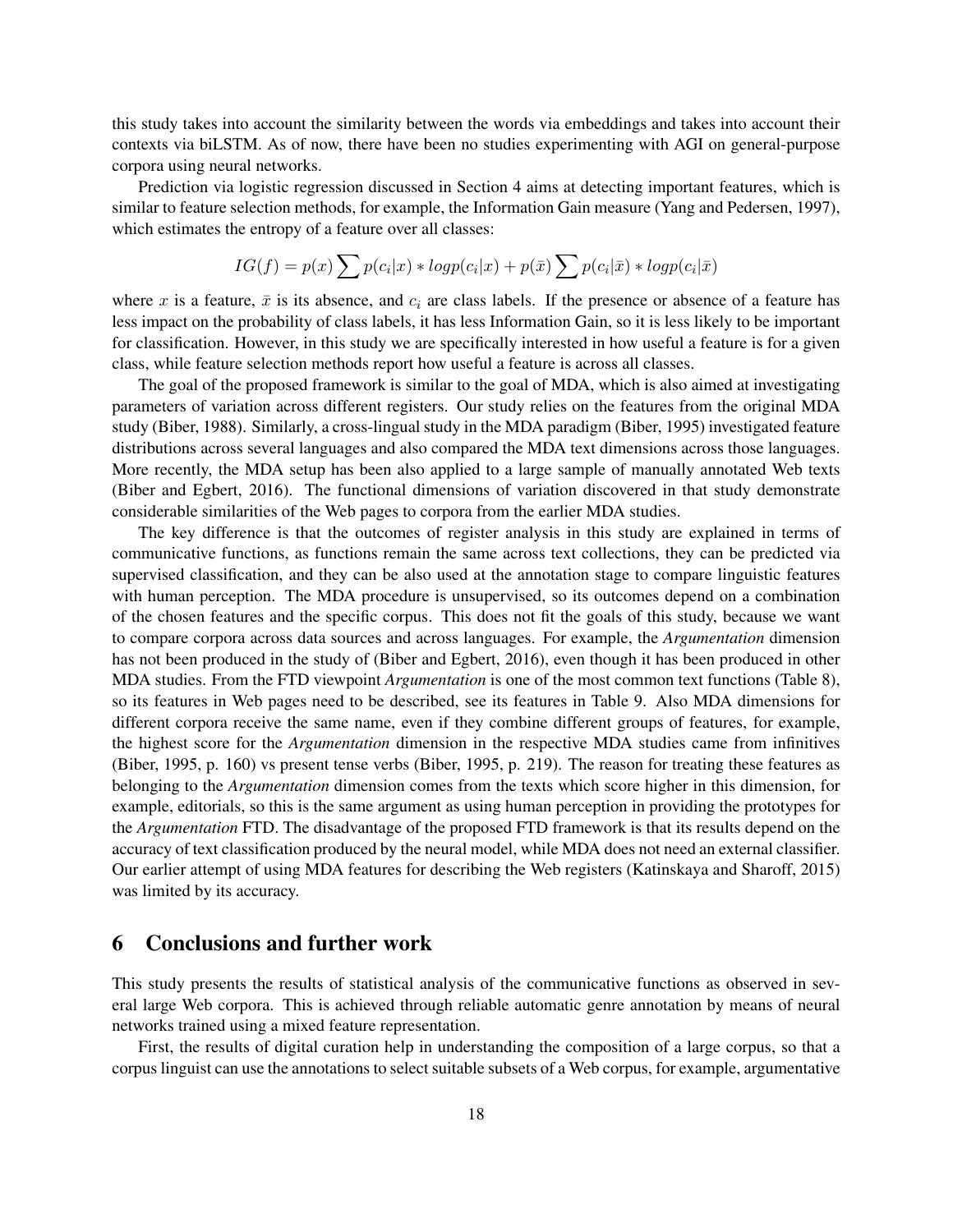texts vs informative reporting vs academic writing to produce contrastive analysis with respect to a particular linguistic phenomenon instead of merely relying on "lots of data" from the Web.

Second, the approach proposed in this paper provides methods for comparing the composition of allegedly similar corpora collected using different pipelines, such as ukWac vs Aranea-En vs enTenTen, or for comparing corpora of different languages using the same pipeline, such as ukWac vs ruWac. Knowing their composition in terms of functions can give a clue to the reasons behind frequency differences. As a simple example, the frequency of the verb *yell* is nearly twice as common in enTenTen in comparison to ukWac (7.9 vs 4.0 instances per million words). Also, the frequency of *to yell things* is higher than the frequency of *to yell obscenities* in enTenTen, while this is the other way around in ukWac, where the frequency of *to yell obscenities* is higher. The classifier shows a statistically significant prevalence of personal diaries in enTenTen compared to promotional texts in ukWac. This difference in their composition can explain some differences in the frequencies. The majority of uses of *to yell things* in these corpora are found in texts classified as personal reporting, which are more common in enTenTen.

Finally, this paper describes a method for register analysis using text-internal linguistic features through their contribution to text functions within a corpus, across corpora and across languages, for example, to describe typical linguistic features of Web texts aimed at personal reporting or academic writing.

The tools for annotating texts and for extracting linguistic features are available under open-source licenses.<sup>[5](#page-18-0)</sup> The tools can perform:

- automatic detection of text functions using a trainable neural model (with annotated data available for English and Russian);
- automatic tagging of texts with respect to their linguistic features for four languages (English, French, Russian and Spanish);
- fitting a logistic regression model to link the text functions and the linguistic features.

Lists of Web pages from the major Web corpora with their annotations in terms of communicative functions are also available.<sup>[6](#page-18-1)</sup>

One of the interesting directions for further research is to use this framework to probe translation universals, i.e., systematic similarities and differences arising from the process of translation [\(Baker, 1996\)](#page-19-5). Translated texts are expected to use the same set of linguistic features as texts originally written in the target language, because they need to adhere to its genre conventions. At the same time, the very process of translation can introduce distortions, which are partly caused by the linguistic features and genre conventions of the source language [\(Kunilovskaya and Sharoff, 2019\)](#page-21-16). If we have the same set of linguistic features for two languages and a classifier which predicts the same set of text functions, this makes it possible to compare the linguistic features of translated texts to texts originally written in this language, because the automatic annotation procedure can select texts having the same function to compare their linguistic features.

Most recently a number of studies in Natural Language Processing suggested replacing the traditional neural networks, such as LSTMs, with pretrained contextualised models, such as BERT [\(Devlin et al.,](#page-20-14) [2018\)](#page-20-14), which can be fine-tuned to a specific task. BERT-like models are pretrained on very large corpora, so they can make generalisations beyond the limitations of the training set, similarly to the embedding models used in the traditional neural networks. At the same time, the BERT representations are sensitive to the surrounding context, so that its embeddings for *table* are different for *across the dining table* vs *across the periodic table*, unlike word-level embeddings, which can only represent individual words. Also the BERT

<span id="page-18-0"></span><sup>5</sup><https://github.com/ssharoff>

<span id="page-18-1"></span><sup>6</sup><http://corpus.leeds.ac.uk/serge/webgenres/>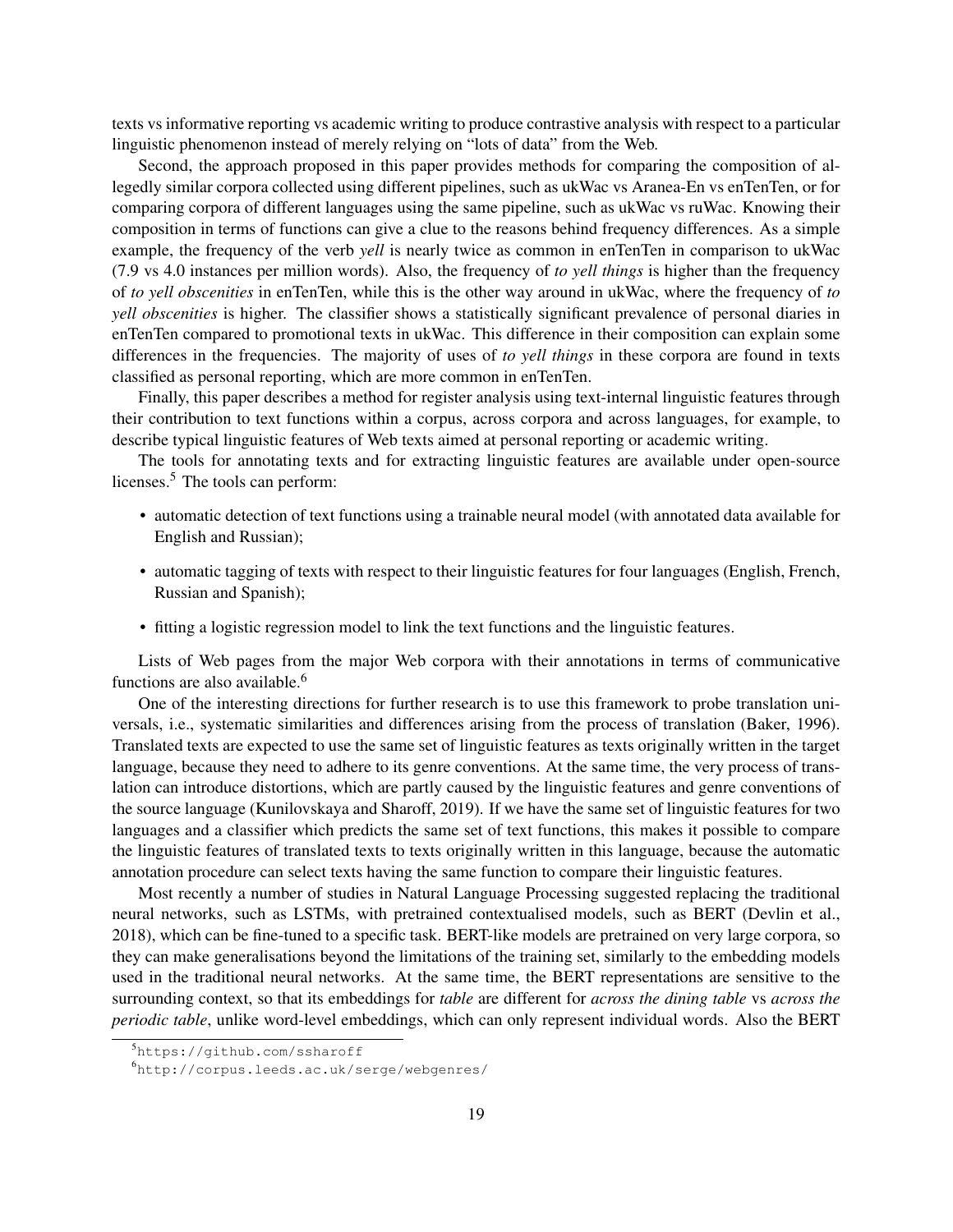embeddings are inherently multilingual [\(Conneau et al., 2020\)](#page-20-15), so that the representations for the *dining table* vs *statistical table* examples will be close to their respective translations *table à manger* vs *tableau périodique*, making such representations suitable for applications across languages without the need of a large training corpus. This makes the pretrained contextualised models attractive as the AGI step to replace the model presented in Section [2.1.](#page-4-1) However, a BERT-like model will be biased towards the topics of the training corpus, as they depend on the exact word forms. A BERT-like model for AGI needs to be made robust with respect to thematic biases.

In this study we use the same set of linguistic features for all languages. This set might need modifications for more distant languages. For example, Chinese lacks nominalisations or past tense verbs in the same sense as they are used in English, even though the functions, such as news reporting or academic writting, are likely to be similar. An interesting direction of research is to investigate how different sets of linguistic features correspond to the same communicative function provided that we have a multilingual genre-annotated corpus for training.

Finally, this research can be extended through studying homogeneity of texts with respect to their functions, i.e. to study how the functions are distributed over a text. One case is that a hybrid text is fairly homogeneous in performing two functions at the same time, such as news reporting and argumentation, as in Example (1) above. Our neural classifier assigns two functions to this text as expected. However, automatic genre classification also needs to deal with the other case when a hybrid text consists of several functionally separate parts. Even in traditional corpora, such as the BNC, some texts are stored as concatenation of texts of different kinds, e.g., a set of newspaper articles, each of which can serve different functions. Similarly, a Web page can contain a reporting news article and argumentative user comments. Existing genre classification methods treat each text as a homogeneous whole by making predictions at the text level. Instead, the FTD classifier can be applied to detect stylistic shifts within a text and to obtain its genre segmentation profile. This approach resembles TextTiling, which aims at detecting topical shifts in documents [\(Hearst, 1997\)](#page-20-16). If estimates of text homogeneity are known, they can in turn contribute to better genre identification. Studies in Generic Structure Potential (GSP) have already exposed the link between the text structure and registers [\(Matthiessen, 2015\)](#page-21-6). Automatic recognition of the internal structure can provide new features for genre prediction models, as well as statistical grounds for GSP studies.

### References

<span id="page-19-1"></span>Adamzik, K. (1995). *Textsorten – Texttypologie. Eine kommentierte Bibliographie*. Nodus, Münster.

- <span id="page-19-3"></span>Argamon, S. (2019). Computational register analysis and synthesis. *Register Studies*, 1.
- <span id="page-19-4"></span>Argamon, S., Whitelaw, C., Chase, P., Hota, S. R., Garg, N., and Levitan, S. (2007). Stylistic text classification using functional lexical features. *Journal of the American Society for Information Science and Technology*, 58(6):802–822.
- <span id="page-19-5"></span>Baker, M. (1996). Corpus-based translation studies: the challenges that lie ahead. In Somers, H., editor, *Terminology, LSP and Translation: Studies in language engineering*. John Benjamins.
- <span id="page-19-2"></span>Baroni, M. and Bernardini, S. (2006). A new approach to the study of translationese: Machine-learning the difference between original and translated text. *Literary and Linguistic Computing*, 21(3):259–274.
- <span id="page-19-0"></span>Benko, V. (2016). Two years of Aranea: Increasing counts and tuning the pipeline. In *Proc LREC*, Portorož, Slovenia.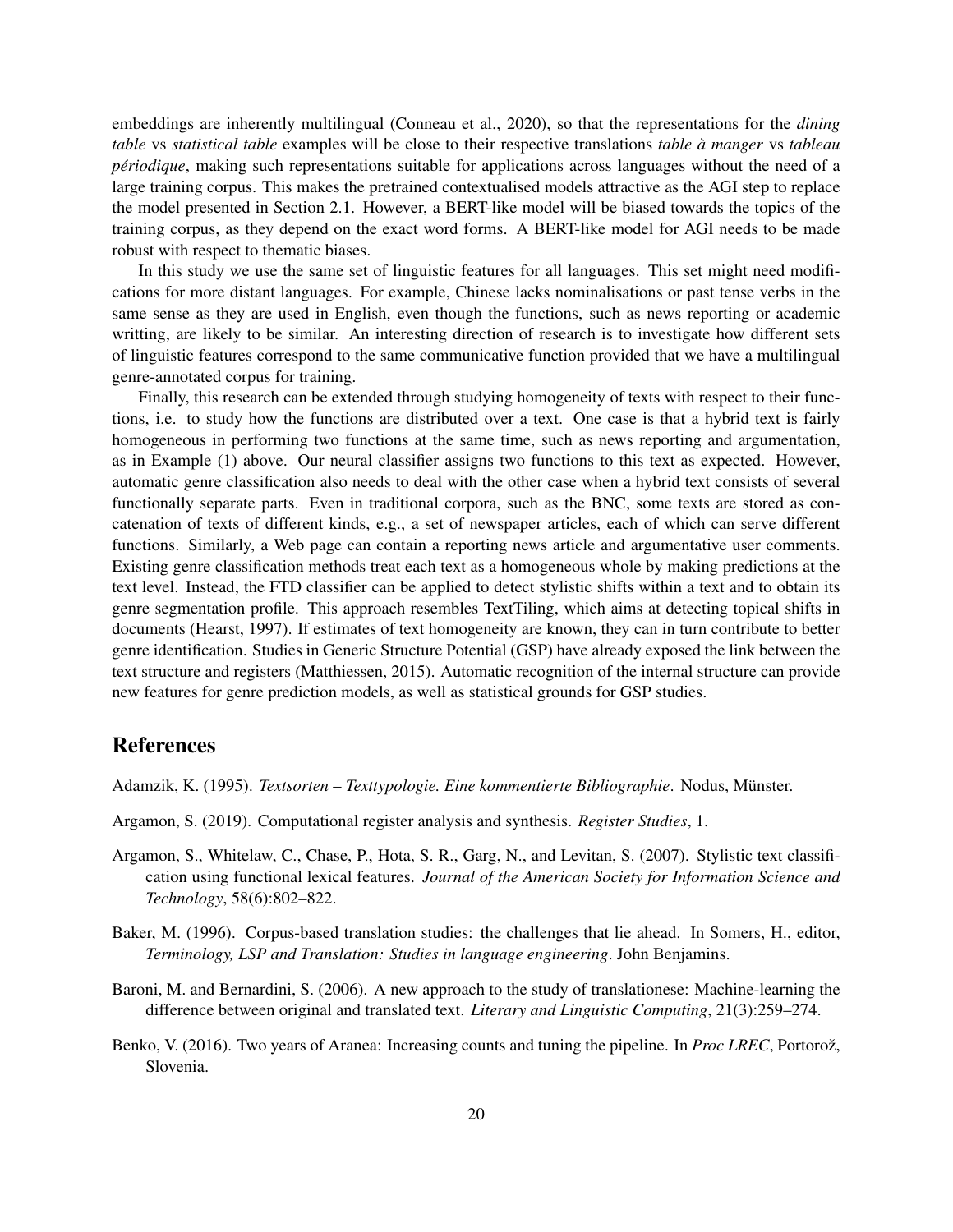- <span id="page-20-7"></span>Biber, D. (1988). *Variation Across Speech and Writing*. Cambridge University Press.
- <span id="page-20-0"></span>Biber, D. (1995). *Dimensions of Register Variation: A Cross-Linguistic Comparison*. Cambridge University Press.
- <span id="page-20-6"></span>Biber, D. and Egbert, J. (2016). Register variation on the searchable web: A multi-dimensional analysis. *Journal of English Linguistics*, 44(2):95–137.
- <span id="page-20-12"></span>Biber, D. and Gray, B. (2016). *Grammatical complexity in academic English: Linguistic change in writing*. Cambridge University Press.
- <span id="page-20-13"></span>Cienki, A. J. (1989). *Spatial cognition and the semantics of prepositions in English, Polish, and Russian*, volume 237. Sagner Munich.
- <span id="page-20-15"></span>Conneau, A., Wu, S., Li, H., Zettlemoyer, L., and Stoyanov, V. (2020). Emerging cross-lingual structure in pretrained language models. In *Proceedings of the 58th Annual Meeting of the Association for Computational Linguistics*, pages 6022–6034, Online. Association for Computational Linguistics.
- <span id="page-20-4"></span>Crowston, K., Kwasnik, B., and Rubleske, J. (2010). Problems in the use-centered development of a taxonomy of web genres. In Mehler, A., Sharoff, S., and Santini, M., editors, *Genres on the Web: Computational Models and Empirical Studies*. Springer.
- <span id="page-20-14"></span>Devlin, J., Chang, M.-W., Lee, K., and Toutanova, K. (2018). BERT: Pre-training of deep bidirectional transformers for language understanding. *arXiv preprint arXiv:1810.04805*.
- <span id="page-20-3"></span>Evert, S. (2006). How random is a corpus? The library metaphor. *Zeitschrift für Anglistik und Amerikanistik*, 54(2):177–190.
- <span id="page-20-1"></span>Ferraresi, A., Zanchetta, E., Bernardini, S., and Baroni, M. (2008). Introducing and evaluating ukWaC, a very large web-derived corpus of English. In *The 4th Web as Corpus Workshop: Can we beat Google? (at LREC 2008)*, Marrakech.
- <span id="page-20-10"></span>Forsyth, R. and Sharoff, S. (2014). Document dissimilarity within and across languages: a benchmarking study. *Literary and Linguistic Computing*, 29:6–22.
- <span id="page-20-8"></span>Goodfellow, I., Bengio, Y., and Courville, A. (2016). *Deep Learning*. MIT Press. [http://www.](http://www.deeplearningbook.org) [deeplearningbook.org](http://www.deeplearningbook.org).
- <span id="page-20-5"></span>Görlach, M. (2004). *Text types and the history of English*. Walter de Gruyter, Berlin.
- <span id="page-20-9"></span>Gulordava, K., Bojanowski, P., Grave, E., Linzen, T., and Baroni, M. (2018). Colorless green recurrent networks dream hierarchically. *arXiv preprint arXiv:1803.11138*.
- <span id="page-20-16"></span>Hearst, M. A. (1997). TextTiling: Segmenting text into multi-paragraph subtopic passages. *Computational linguistics*, 23(1):33–64.
- <span id="page-20-11"></span>Hosmer Jr, D. W., Lemeshow, S., and Sturdivant, R. X. (2013). *Applied logistic regression*. John Wiley & Sons.
- <span id="page-20-2"></span>Jakubíček, M., Kilgarriff, A., Kovář, V., Rychlỳ, P., and Suchomel, V. (2013). The tenten corpus family. In *Proc Corpus Linguistics Conference*, pages 125–127, Lancaster.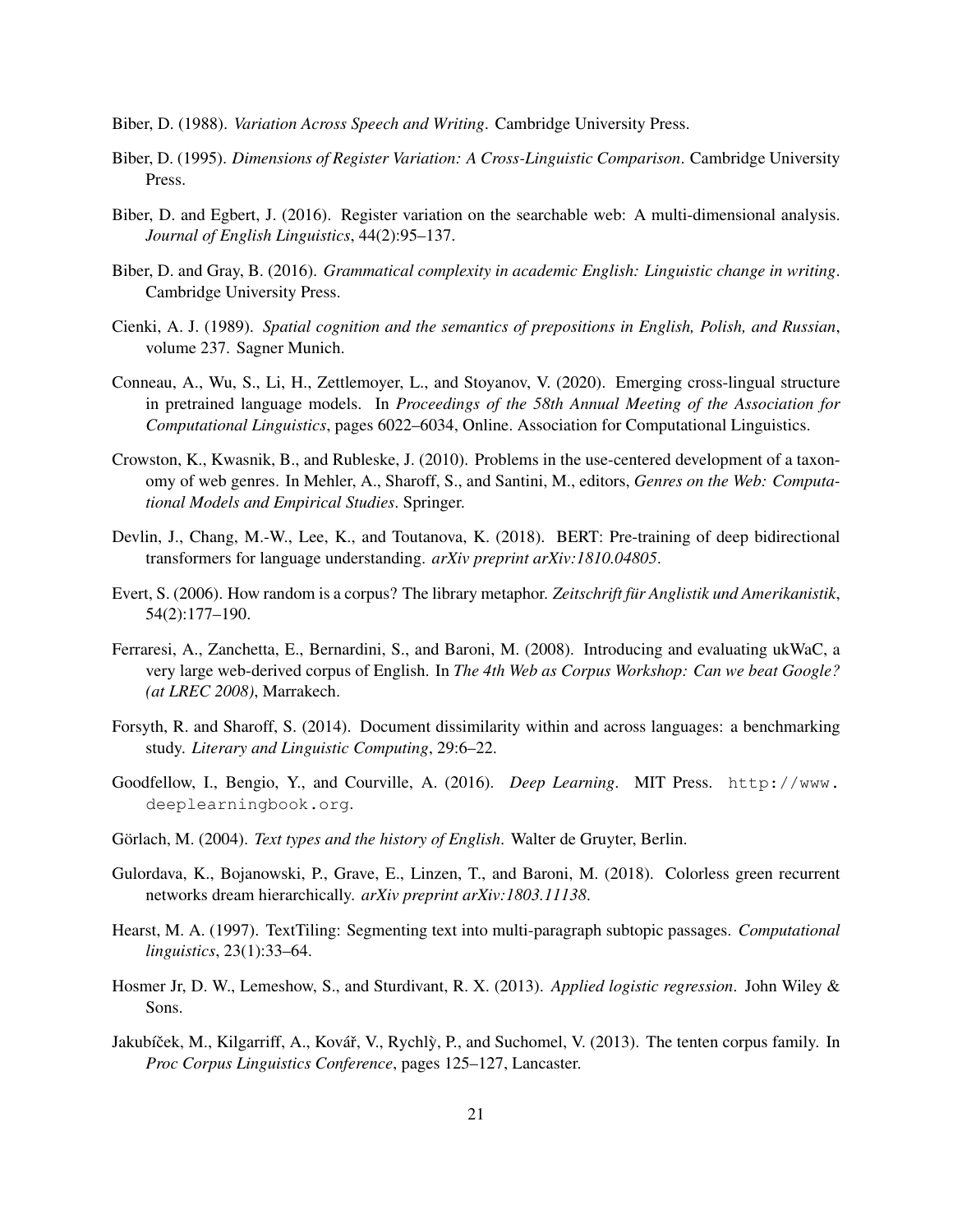- <span id="page-21-14"></span>Kanaris, I. and Stamatatos, E. (2007). Webpage genre identification using variable-length character n-grams. In *Proc ICTAI*.
- <span id="page-21-12"></span>Karlgren, J. and Cutting, D. (1994). Recognizing text genres with simple metrics using discriminant analysis. In *COLING '94: Proc. of the 15th. International Conference on Computational Linguistics*, pages 1071 – 1075, Kyoto, Japan.
- <span id="page-21-15"></span>Katinskaya, A. and Sharoff, S. (2015). Applying multi-dimensional analysis to a Russian webcorpus: Searching for evidence of genres. In *Proc BSNLP*, Sofia.
- <span id="page-21-13"></span>Kessler, B., Nunberg, G., and Schütze, H. (1997). Automatic detection of text genre. In *Proceedings of the 35*th *ACL/8*th *EACL*, pages 32–38.
- <span id="page-21-1"></span>Kilgarriff, A. (2001). The web as corpus. In *Proc Corpus Linguistics 2001*, Lancaster.
- <span id="page-21-11"></span>Kilgarriff, A. and Suchomel, V. (2013). Web spam. In *Proc Web as Corpus workshop (WAC8) at Corpus Linguistics Conference*, Lancaster.
- <span id="page-21-9"></span>Krippendorff, K. (2004). Reliability in content analysis: Some common misconceptions and recommendations. *Human Communication Research*, 30(3):411–433.
- <span id="page-21-16"></span>Kunilovskaya, M. and Sharoff, S. (2019). Building functionally similar corpus resources for translation studies. In *Proc RANLP*, pages 583–592, Varna.
- <span id="page-21-0"></span>Lee, D. (2001). Genres, registers, text types, domains, and styles: clarifying the concepts and navigating a path through the BNC jungle. *Language Learning and Technology*, 5(3):37–72.
- <span id="page-21-7"></span>Liu, B. and Lane, I. (2016). Attention-based recurrent neural network models for joint intent detection and slot filling. *arXiv preprint arXiv:1609.01454*.
- <span id="page-21-6"></span>Matthiessen, C. M. (2015). Register in the round: registerial cartography. *Functional Linguistics*, 2(1):1–48.
- <span id="page-21-8"></span>Mikolov, T., Chen, K., Corrado, G., and Dean, J. (2013). Efficient estimation of word representations in vector space. In *Proc. Workshop at ICLR'13*.
- <span id="page-21-4"></span>Nesi, H. and Gardner, S. (2012). *Genres across the Disciplines: Student writing in higher education*. Cambridge University Press, Cambridge.
- <span id="page-21-3"></span>Petrenz, P. and Webber, B. (2010). Stable classification of text genres. *Computational Linguistics*, 34(4):285–293.
- <span id="page-21-2"></span>Santini, M., Mehler, A., and Sharoff, S. (2010). Riding the rough waves of genre on the web. In Mehler, A., Sharoff, S., and Santini, M., editors, *Genres on the Web: Computational Models and Empirical Studies*. Springer, Berlin/New York.
- <span id="page-21-5"></span>Sharoff, S. (2018). Functional text dimensions for the annotation of Web corpora. *Corpora*, 13(1):65–95.
- <span id="page-21-10"></span>Sharoff, S., Goldhahn, D., and Quasthoff, U. (2017). *Frequency Dictionary: Russian*, volume 9 of *Frequency Dictionaries*, chapter Corpus, pages 9–14. Leipziger Universitätsverlag. Uwe Quasthoff, Sabine Fiedler, Erla Hallsteindóttir (editors).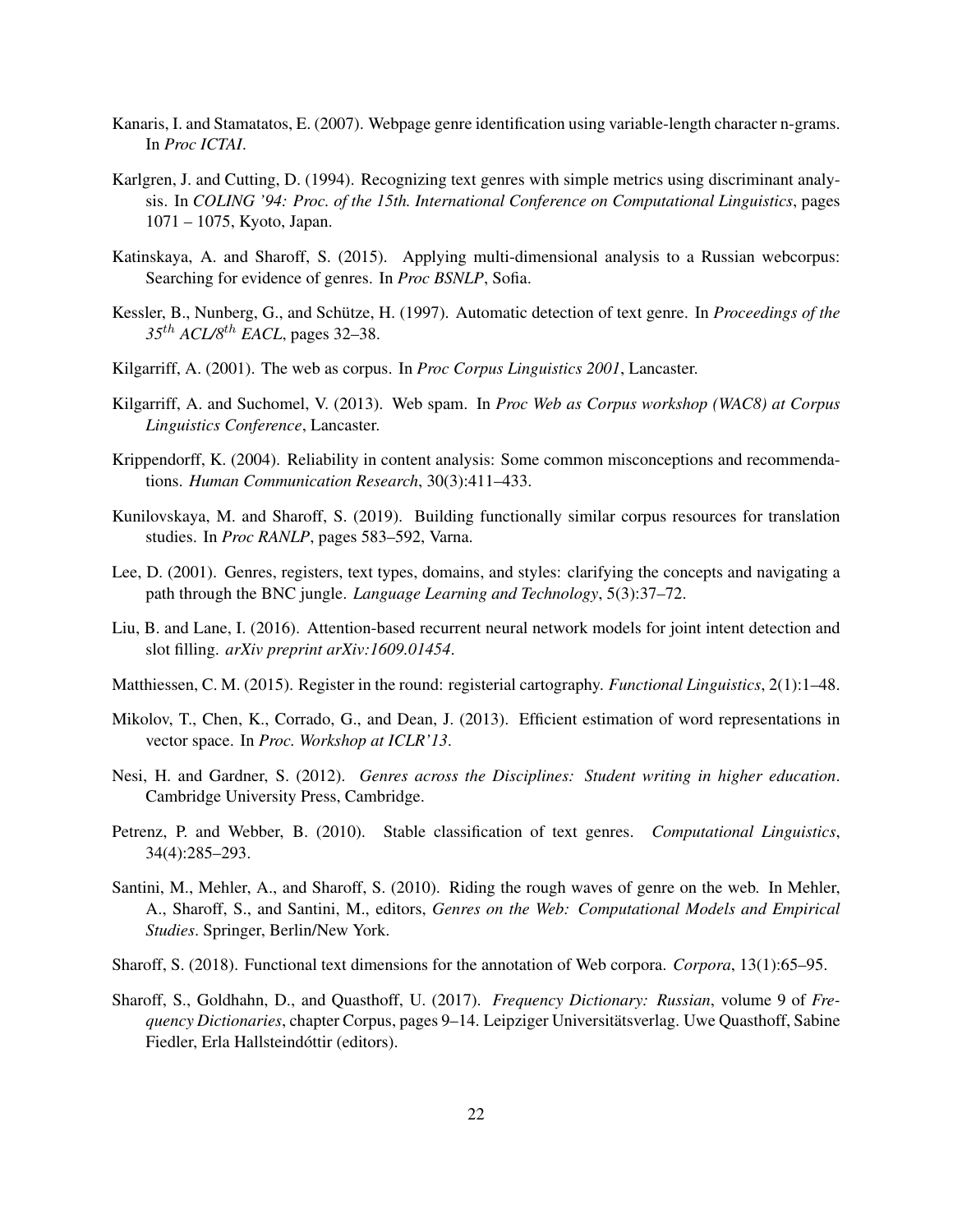- <span id="page-22-3"></span>Sharoff, S., Wu, Z., and Markert, K. (2010). The Web library of Babel: evaluating genre collections. In *Proc Seventh Language Resources and Evaluation Conference, LREC*, Malta.
- <span id="page-22-0"></span>Sinclair, J. (1991). *Corpus, Concordance and Collocation*. OUP, Oxford.
- <span id="page-22-2"></span>Sinclair, J. and Ball, J. (1996). Preliminary recommendations on text typology. Technical Report EAG-TCWG-TTYP/P, Expert Advisory Group on Language Engineering Standards document.
- <span id="page-22-7"></span>Sorower, M. S. (2010). A literature survey on algorithms for multi-label learning. Technical report, Oregon State University.
- <span id="page-22-4"></span>Stamatatos, E., Kokkinakis, G., and Fakotakis, N. (2000). Automatic text categorization in terms of genre and author. *Computational Linguistics*, 26(4):471–495.
- <span id="page-22-6"></span>Straka, M. and Straková, J. (2017). Tokenizing, POS tagging, lemmatizing and parsing UD 2.0 with UDPipe. In *Proc CoNLL 2017 Shared Task*, pages 88–99, Vancouver, Canada. Association for Computational Linguistics.
- <span id="page-22-1"></span>Szmrecsanyi, B. (2009). Typological parameters of intralingual variability: Grammatical analyticity versus syntheticity in varieties of English. *Language Variation and Change*, 21(3):319–353.
- <span id="page-22-8"></span>Yang, Y. and Pedersen, J. O. (1997). A comparative study on feature selection in text categorization. In Fisher, D. H., editor, *Proc ICML*, pages 412–420, Nashville, US.
- <span id="page-22-5"></span>Yogatama, D., Dyer, C., Ling, W., and Blunsom, P. (2017). Generative and discriminative text classification with recurrent neural networks. *arXiv preprint arXiv:1703.01898*.

# 7 Appendix 1: Linguistic features

The order of the linguistic features and their codes are taken from [\(Biber, 1988\)](#page-20-7). The conditions for detecting the features for English replicate the published procedures from [\(Biber, 1988\)](#page-20-7), many of them are expressed via lists of lexical items or via POS annotations, which in this study are provided by UDPIPE [\(Straka and](#page-22-6) [Straková, 2017\)](#page-22-6). The Russian features are either based on translating the English word lists or on using identical or functionally similar constructions. For example, detecting C12 (*do* as pro-verb in English) in Russian is based on detecting ellipsis in conditions similar to those used for detecting C12 in English. Our tool can also detect the same set of linguistic features in French and Spanish. However, they have not been used in Section 4 due to the absence of annotated corpora to train the neural classifier.

|                 | Code Label                | Condition                                                             |
|-----------------|---------------------------|-----------------------------------------------------------------------|
| A01             | past verbs                | VERB, Tense=Past                                                      |
| A03             | present verbs             | VERB, Tense=Pres                                                      |
|                 | B04 place adverbials      | ADV, lex in (aboard, above, abroad, across)                           |
|                 | B05 time adverbials       | ADV, lex in (afterwards, again, earlier)                              |
|                 | C06 first person pronouns | PRON, lex in $(I, we, me, us, my.)$                                   |
| C <sub>07</sub> |                           | second person pronouns PRON, lex in (you, your, yourself, yourselves) |
| CO8             | third person pronouns     | PRON, lex in (she, he, they, her, him, them, his)                     |
| C <sub>09</sub> | impersonal pronouns       | Conditions from (Biber, 1988)                                         |

Continued on next page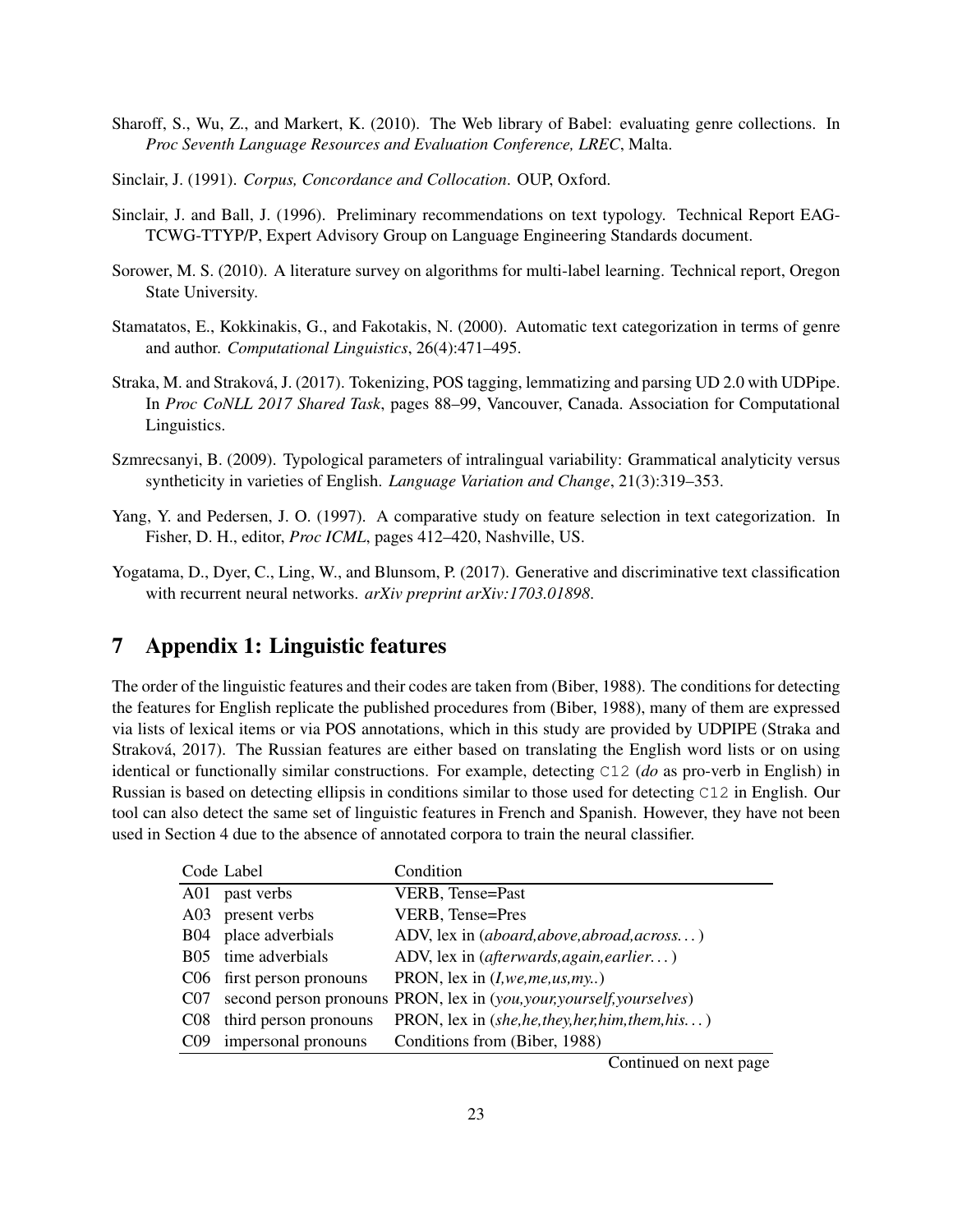Continued from previous page

|                 | Code Label             | Condition                                                 |
|-----------------|------------------------|-----------------------------------------------------------|
| C10             |                        | demonstrative pronouns Conditions from (Biber, 1988)      |
| C11             | indefinite pronouns    | PRON, lex in (anybody, anyone, anything, everybody)       |
| C12             | $do$ as pro-verb       | Conditions from (Biber, 1988)                             |
| D13             | wh-questions           | Conditions from (Biber, 1988)                             |
| E14             | nominalizations        | lex ends with ('tion','ment','ness', 'ism')               |
| E16             | nouns                  | Conditions from (Biber, 1988)                             |
| G19             | be as main verb        | Conditions from (Biber, 1988)                             |
| H23             | wh-clauses             | Conditions from (Biber, 1988)                             |
| H34             | sentence relatives     | Conditions from (Biber, 1988)                             |
| H35             | causatives             | CONJ, lex in (because)                                    |
| H <sub>36</sub> | concessives            | CONJ, lex in (although, though, tho)                      |
| H37             | conditionals           | CONJ, lex in (if, unless)                                 |
| H38             | other subordination    | Conditions from (Biber, 1988)                             |
| I39             | prepositions           | ADP                                                       |
| I40             | attributive adjectives | Conditions from (Biber, 1988)                             |
| I41             | predicative adjectives | Conditions from (Biber, 1988)                             |
| I42             | adverbs                | <b>ADV</b>                                                |
| J43             | type-token ratio       | Using 400 words as in (Biber, 1988)                       |
| J44             | word length            | Average length of orthographic words                      |
| K45             | conjuncts              | Conditions from (Biber, 1988)                             |
| K46             | downtoners             | lex in (almost, barely, hardly, merely)                   |
| K47             | general hedges         | lex in (maybe, at about, something like)                  |
| K48             | amplifiers             | lex in (absolutely, altogether, completely, enormously)   |
| K49             | general emphatics      | Conditions from (Biber, 1988)                             |
| K50             | discourse particles    | Conditions from (Biber, 1988)                             |
| K55             | public verbs           | VERB, lex in (acknowledge, admit, agree)                  |
| K56             | private verbs          | VERB, lex in (anticipate, assume, believe)                |
| K57             | suasive verbs          | VERB, lex in (agree, arrange, ask)                        |
| K58             | seem/appear            | VERB, lex in (appear, seem)                               |
| L52             | possibility modals     | VERB, lex in (can, may, might, could)                     |
| L53             | necessity modals       | VERB, lex in (ought, should, must)                        |
| L54             | prediction modals      | VERB, lex in (shall, will, would), excluding future tense |
| N59             | contractions           | Conditions from (Biber, 1988)                             |
| N <sub>60</sub> | that deletion          | Conditions from (Biber, 1988)                             |
| P66             | synthetic negation     | Conditions from (Biber, 1988)                             |
| P67             | analytic negation      | Conditions from (Biber, 1988)                             |

# 8 Appendix 2: Definitions of FTDs

The order and the definitions of the FTDs are taken from [\(Sharoff, 2018\)](#page-21-5).